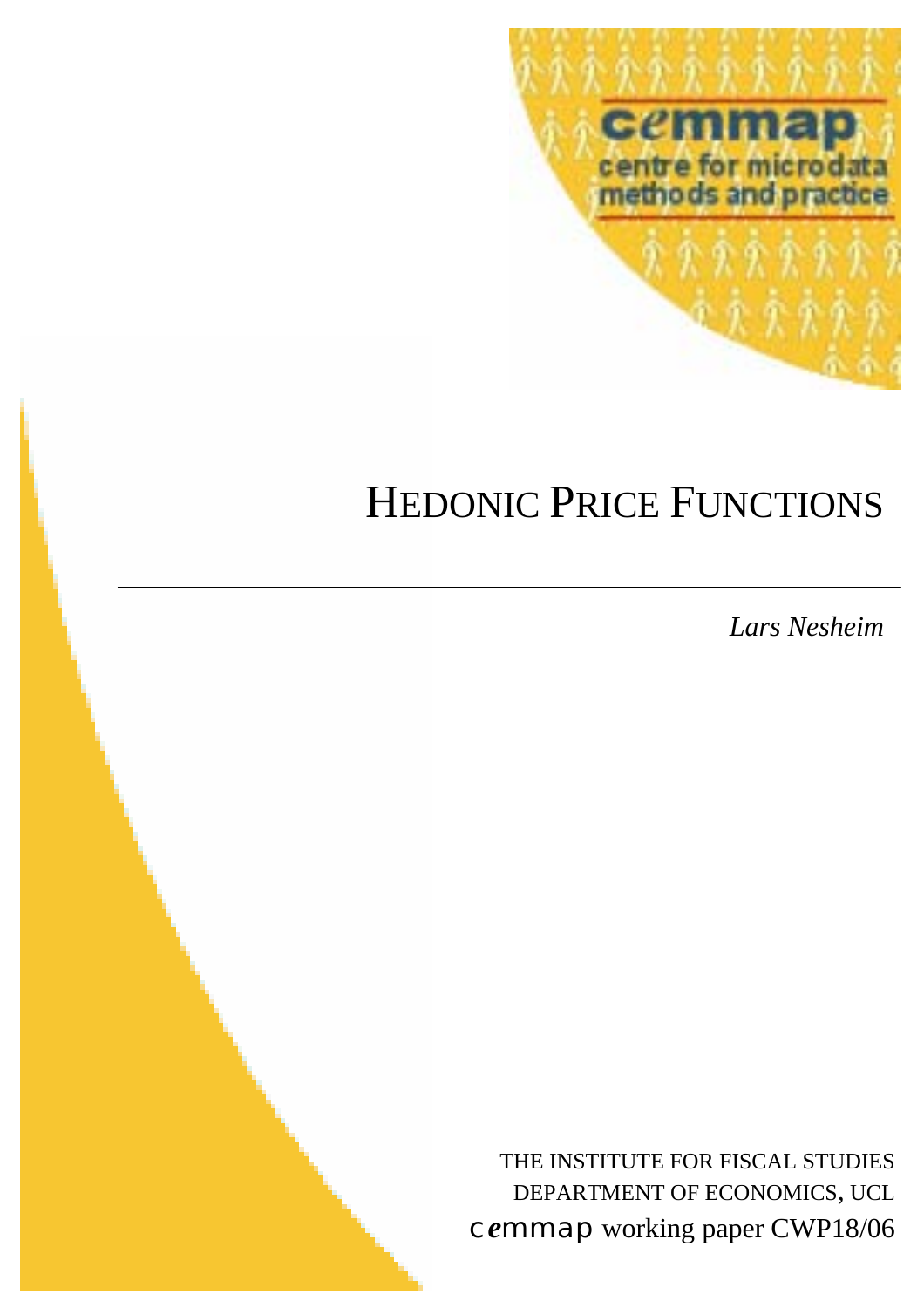# Hedonic price functions

Lars Nesheim

Centre for Microdata Methods and Practice

(CEMMAP)

University College London

and

the Institute for Fiscal Studiess

September 25, 2006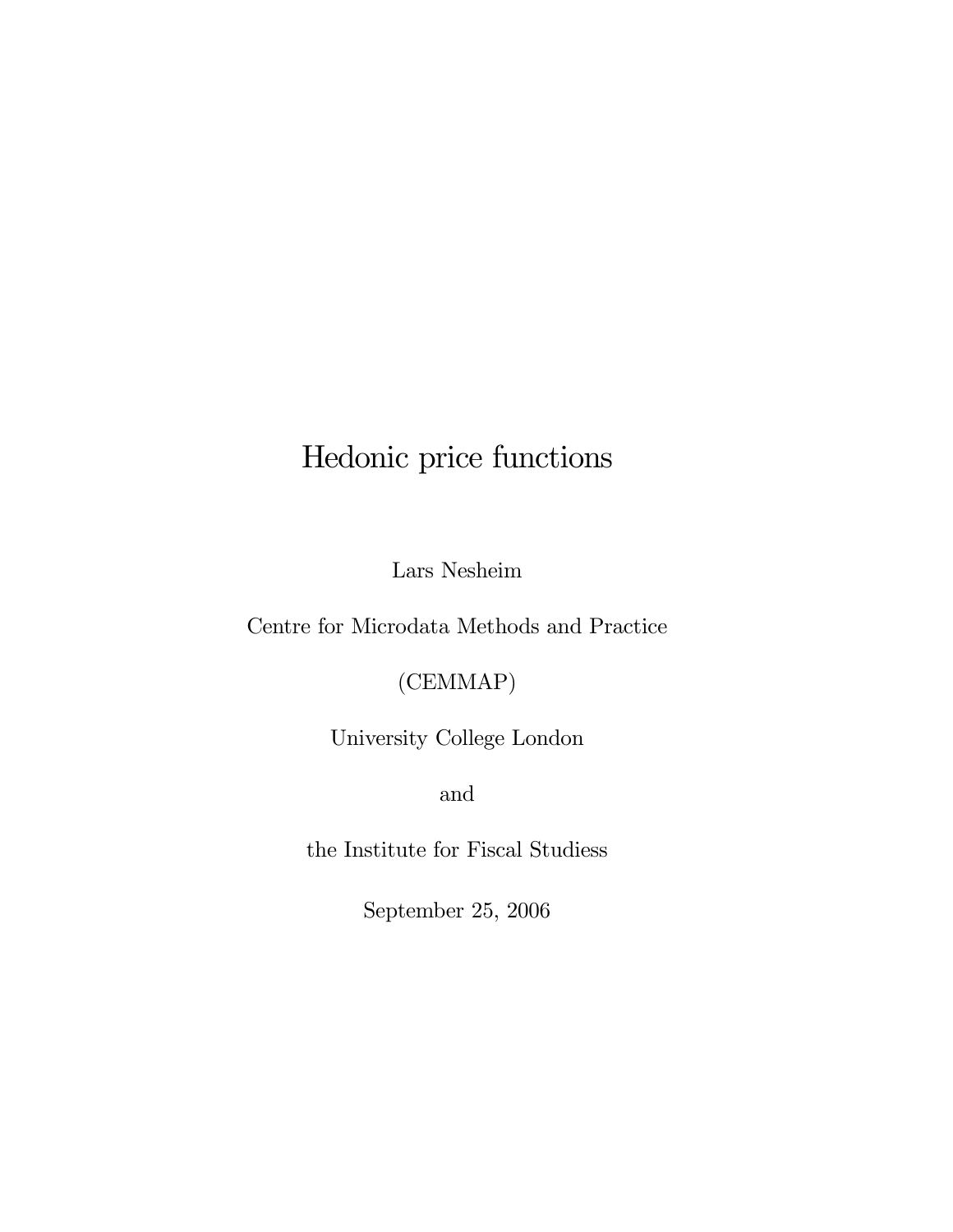#### Abstract

A hedonic price function describes the equilibrium relationship between characteristics of a product and its price. They are used to predict prices of new goods, to adjust for quality change in price indexes, and to measure consumer and producer valuations of differentiated products. They emerge as market outcomes from both competitive and non-competitive markets. The functional form is determined by the distribution of buyers and their preferences, the distribution of sellers and their costs, and the structure of competition in the market.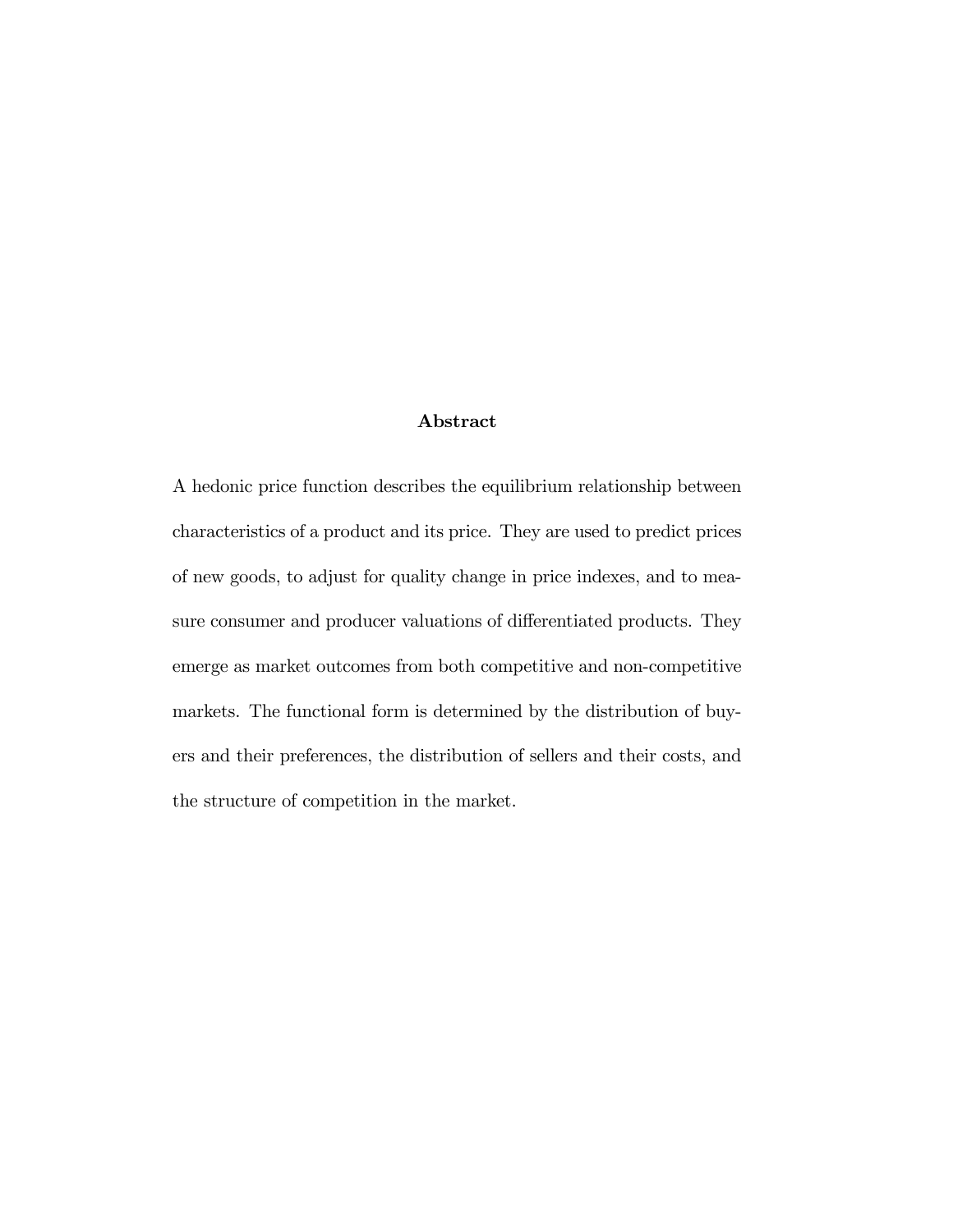#### Hedonic price function

A hedonic price function describes the equilibrium relationship between the economically relevant characteristics of a product or service (or bundle of products) and its price. For example, in a simple labour economics model, the hedonic wage function might describe how the wages of a worker depend on education, experience, and skill. In a simple housing economics model, the hedonic house price might describe how the price of a house depends on geographic location, size, and quality. In each case, the hedonic price function describes equilibrium (not necessarily competitive) valuations of the economically relevant characteristics of the product.

In empirical applications, statistical estimates of hedonic price functions have primarily been used to calculate quality adjusted price indexes for goods and to measure consumer valuations or producer costs of product characteristics. They have been used to study markets for agricultural products, automobiles, labor, houses, computers, and myriad other differentiated commodities. They have been used to measure quality change in private goods markets and to measure consumer valuations of changes in public goods such as clean air, schools or transport infrastructure. In all these applications, hedonic methods are crucial because the goods in question are not homogenous and their value to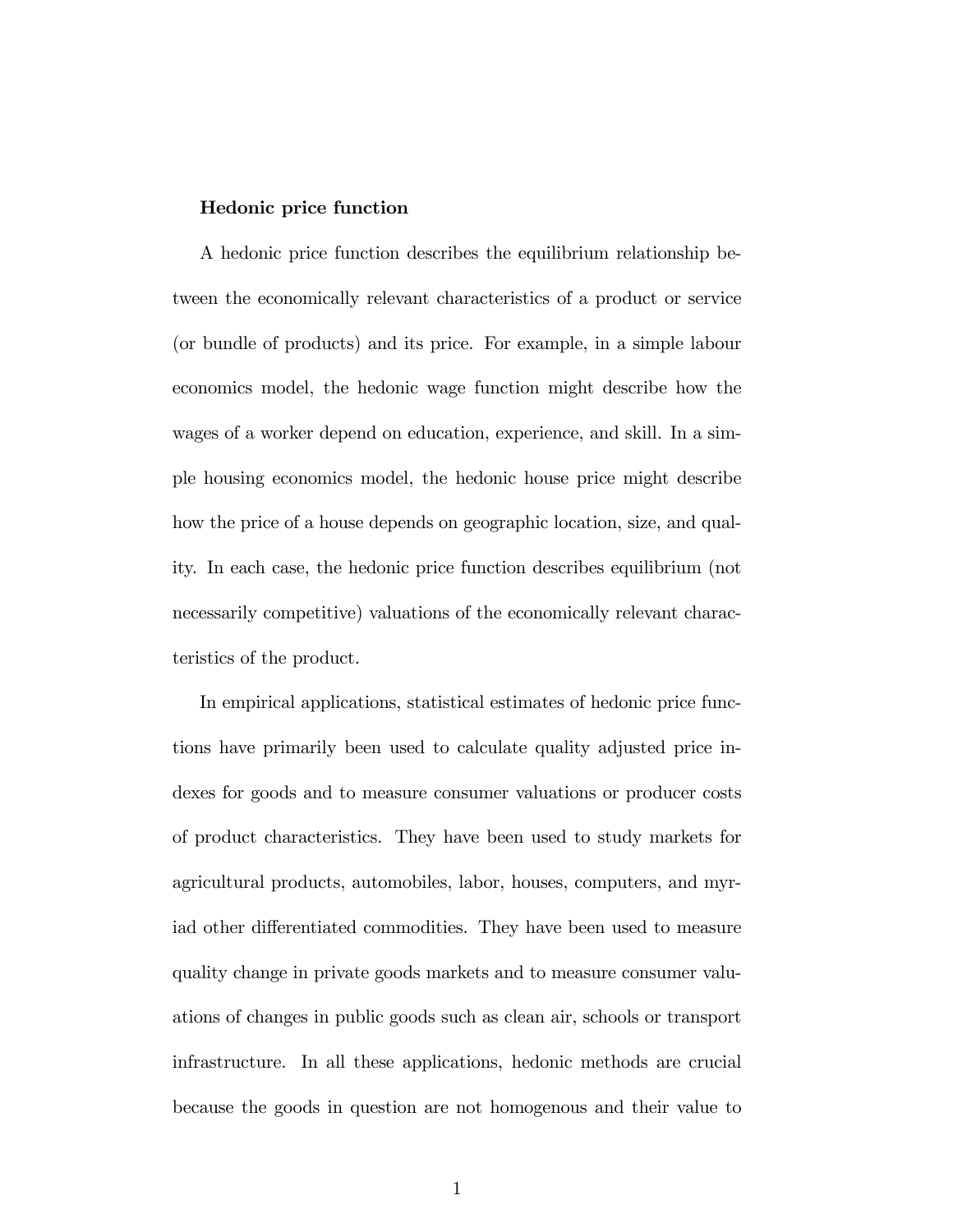buyers and sellers varies systematically with characteristics.

Key questions to be answered when developing a hedonic model to analyze a product market are what are the economically relevant characteristics of the product and what is the market environment that generates the hedonic equilibrium price. Given answers to these questions, a key theoretical goal of hedonic analysis is to determine the theoretical relationship between these market equilibrium prices and underlying structural features of the economy such as producer costs and consumer preferences. Two key empirical goals of hedonic analysis are to understand when statistical estimates of hedonic relationships provide good out-of-sample predictions of prices and to understand what structural information these statistical relationships provide about costs and preferences.

## 1 General hedonic demand

Hedonic models make various assumptions about whether the space of feasible characteristics is discrete or is a continuum, and whether the characteristics embodied in different products can be bundled or unbundled. This section discusses a general model of hedonic demand that encompasses these special cases. The supply side of the market and various notions of equilibrium are discussed in section 2.

Each consumer who participates in the hedonic market derives utility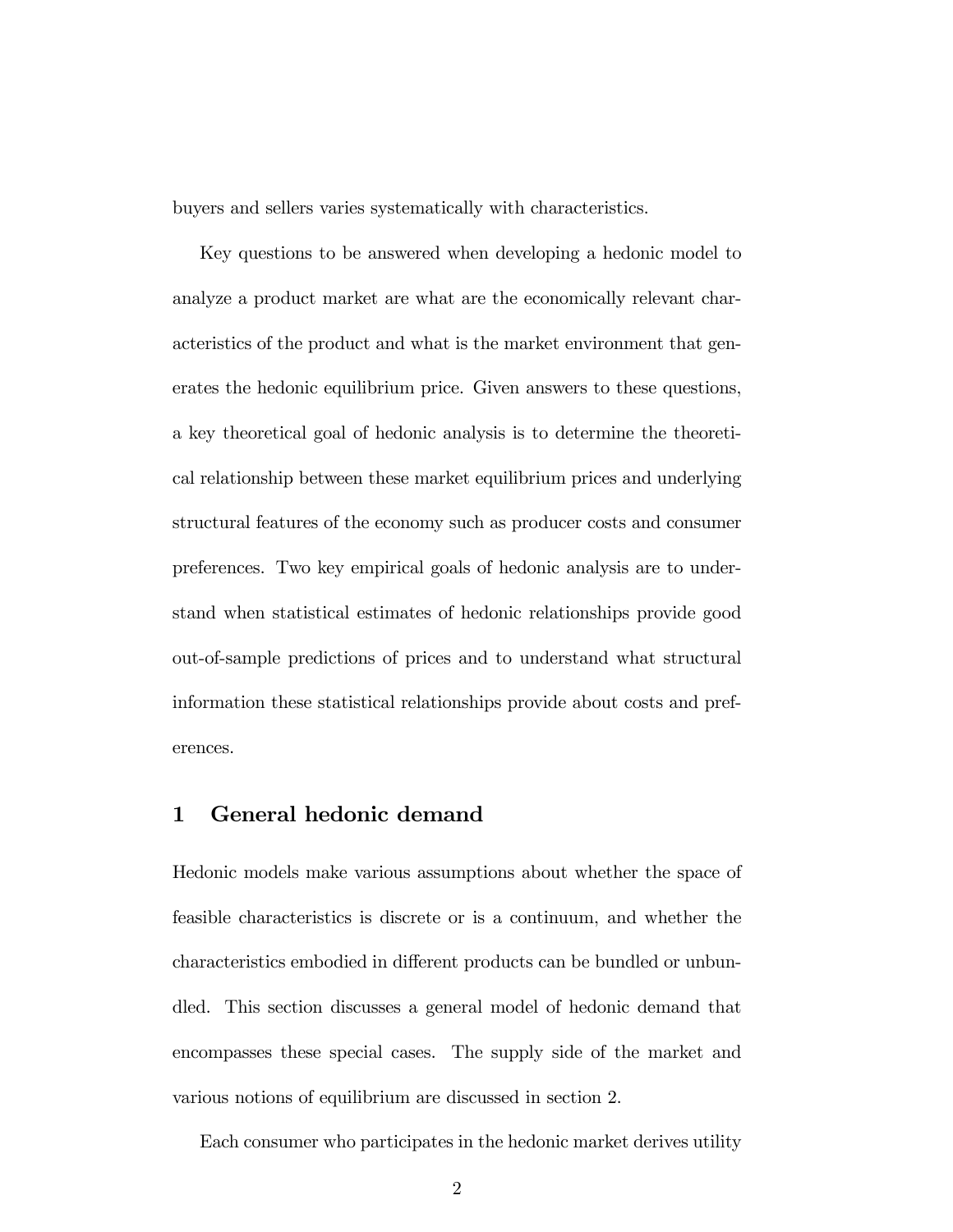from a vector of characteristics  $z \in Z_m \subseteq \mathbb{R}^{n_z}$ . The bundle z is obtained either by buying a single product that embodies z or by buying a set of products that together produce z: In either case the hedonic cost or price is  $p(z)$ . The set  $Z_m$  is the feasible set given current market conditions. The set  $Z_m$  could be a finite set or it could be a continuum. Each consumer also has the option not to participate in the hedonic market in which case they obtain reservation utility  $u_0$ . Assume that characteristics are defined so that utility is increasing in each element of z. Also, assume that utility is decreasing in  $p(z)$ .

Every consumer is represented by a type  $x \in X \subseteq \mathbb{R}^{n_x}$ . The space X is the space of all consumer types. The vector  $x$  is a vector of consumer characteristics (such as income, education or preference parameters) that affects utility. Consumer heterogeneity is an important feature of hedonic models.

Given hedonic price  $p(z)$ , consumer x chooses  $z \in Z_m$  to maximize utility  $u(x, z, p(z))$ . That is, they solve

$$
\max_{\{z \in Z_m\}} \left\{ u\left(x, z, p\left(z\right)\right) \right\}.
$$
 (1)

The solution  $z = d(x)$  is the hedonic demand function (or correspondence) for consumer  $x$ .

Several features of the model are important. First,  $z$  is a complete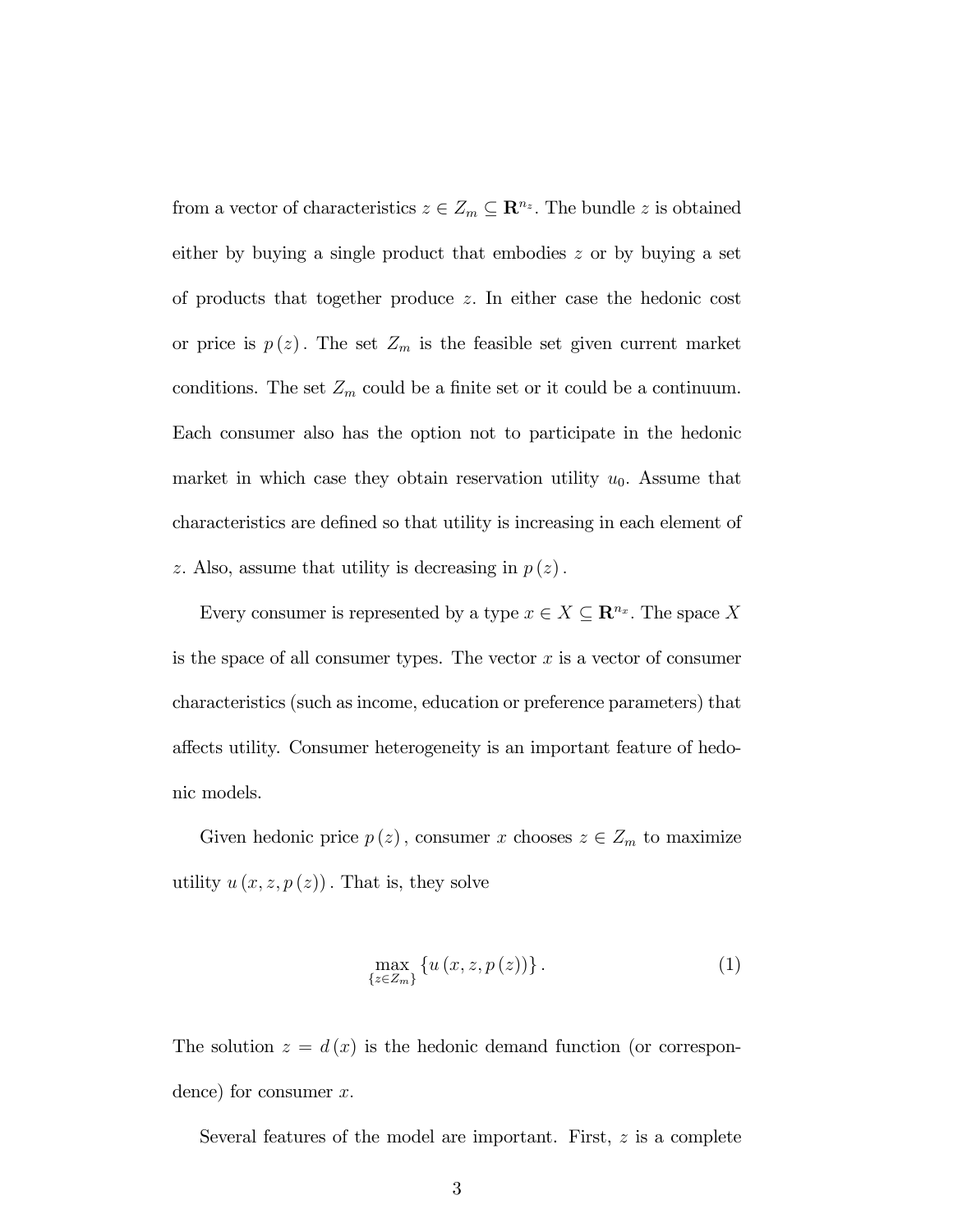list of the product characteristics that both affect consumer utility and are known to the consumer at time of purchase. In the housing market example, z could measure geographic location, age of the dwelling, lot size, number of rooms, size of the yard, etc. Second, there may be additional characteristics of the good that affect ex post utility but that are not known to the consumer at time of purchase. In such cases, the utility function should be interpreted as the expected utility from purchasing a good with known characteristics z: Third, buyer utility depends on x and on z. Two consumers,  $x_1$  and  $x_2$ , with  $x_1 \neq x_2$ , will generally choose different bundles  $(z_1, p(z_1))$  and  $(z_2, p(z_2))$  and will obtain different levels of utility.

#### 1.1 Continuous choice version

To specialize to the case where  $Z_m$  is a compact convex subset of  $\mathbb{R}^n$ , both  $u$  and  $p$  are differentiable and the consumer maximization problem has an interior solution, the first order condition describing the consumer's hedonic demand is

$$
\frac{\partial u(x,z,p(z))}{\partial z} + \frac{\partial u(x,z,p(z))}{\partial p} \frac{\partial p(z)}{\partial z} = 0
$$
 (2)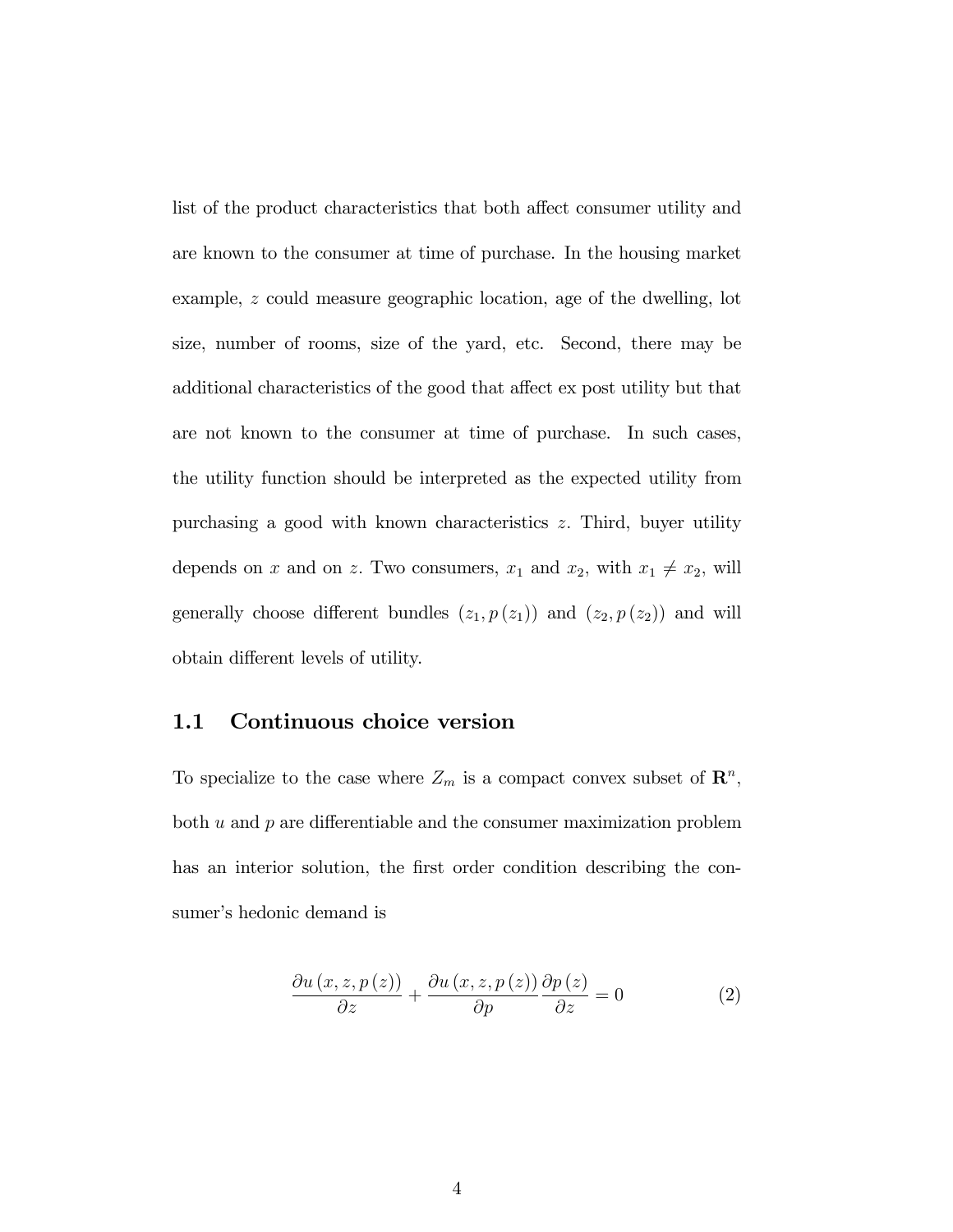which can be rewritten as

$$
\frac{\partial p(z)}{\partial z} = -\left(\frac{\partial u(x,z,p(z))}{\partial z} / \frac{\partial u(x,z,p(z))}{\partial p}\right). \tag{3}
$$

The marginal price at z equals the marginal rate of substitution of the consumer x who chooses z. In the quasi-linear utility case  $u(x, z, p(z)) =$  $u(x, z) - p(z)$  and equation (3) becomes

$$
\frac{\partial p\left(z\right)}{\partial z} = \frac{\partial u\left(x,z\right)}{\partial z}.\tag{4}
$$

These results are the basis for the intuition that the slope of the hedonic price function measures consumers' marginal willingness to pay. Figure 1 illustrates. Consumers  $x_1$  and  $x_2$  optimally choose bundles  $z_1$ and  $z_2$  respectively. At  $z_1$ , the marginal price equals the marginal willingness to pay of consumer  $x_1$ . However, it is less than the marginal willingness to pay of consumer  $x_2$ . At  $z_2$ , the marginal price equals the marginal willingness to pay of  $x_2$  but is greater than the marginal willingness to pay of  $x_1$ .

The hedonic price function reveals precise information about consumers  $x_1$  and  $x_2$  at points  $z_1$  and  $z_2$  respectively. At all other personlocation pairs, it reveals only bounds on willingness to pay. It also reveals very little about how consumers  $x_1$  and  $x_2$  will react to large changes in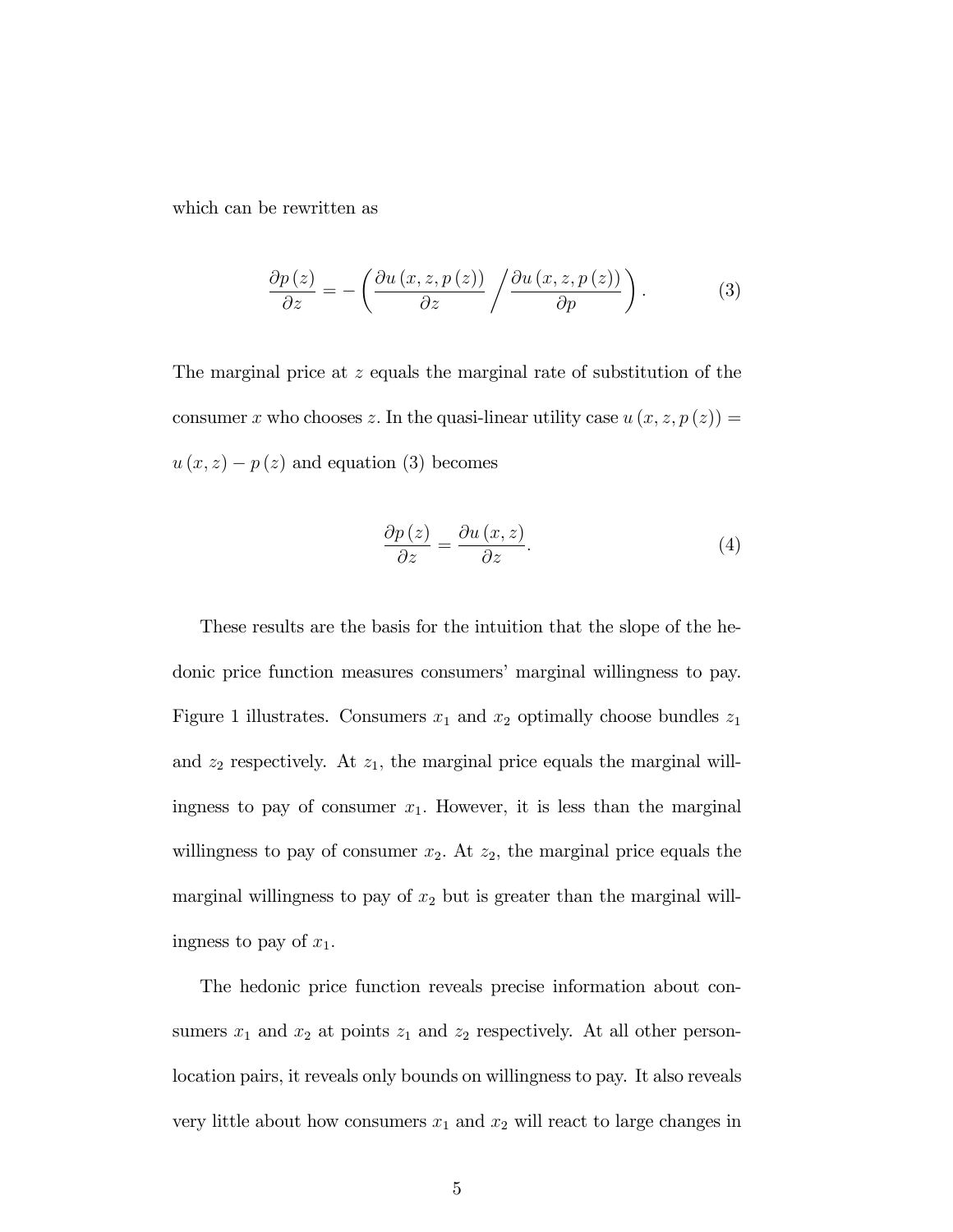the shape of the price function. More precise information requires the estimation of consumer preferences.

#### 1.2 Discrete choice version

If the marginal conditions in (3) and (4) are replaced by inequalities, the qualitative interpretations above apply equally to economies in which  $Z_m$ is finite. Suppose there are J elements in  $Z_m$ . Let  $z_j$  be the j'th element in  $Z_m$  and let  $p_j = p(z_j)$  for  $j = 1, ..., J$ . In the quasi-linear case, if consumer x chooses  $z_j$ , then

$$
u(x, z_j) - p_j \ge u(x, z_k) - p_k
$$

for all  $k \in \{1, ..., J\}$ .

Consider the set of consumers who choose  $z_j$  and for whom

$$
u(x, z_j) - p_j = u(x, z_k) - p_k
$$
 (5)

for some  $k \neq j$ . These consumers are indifferent between bundle  $z_j$  at price  $p_j$  and bundle  $z_k$  at price  $p_k$ . The difference in prices between  $z_j$  and  $z_k$  exactly compensates for the difference in utilities. For these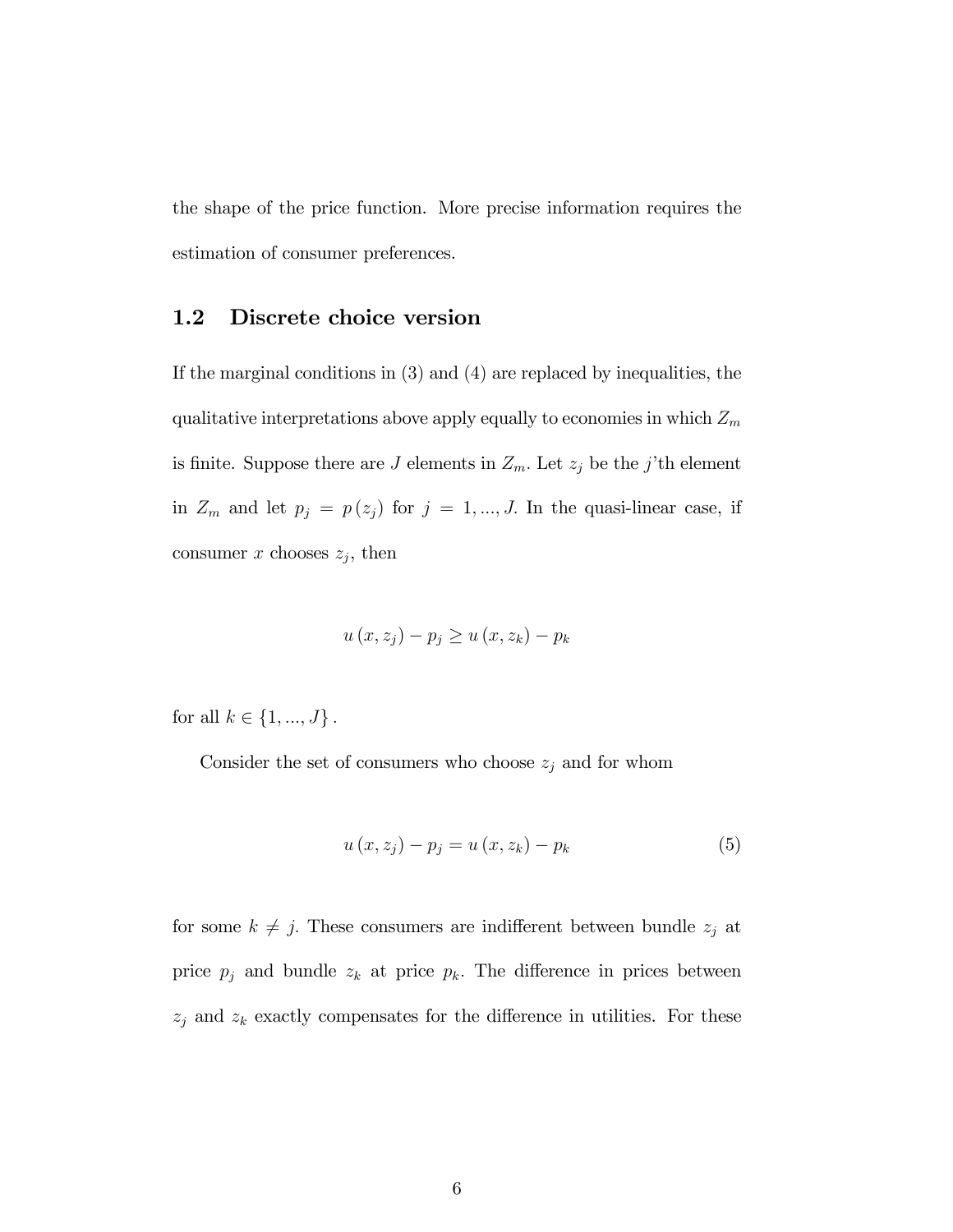indifferent consumers, willingness to pay for  $z_j$  over  $z_k$  is

$$
p_j - p_k = u(x, z_j) - u(x, z_k).
$$

This is the discrete analog of the marginal willingness to pay.

Equation  $(5)$  only holds for those who are indifferent between j and k. For those who are not indifferent, the willingness to pay for  $z_j$  over  $z_k$  is strictly larger than the price. That is

$$
u(x, z_j) - u(x, z_k) > p_j - p_k.
$$

When the set of available alternatives  $Z_m$  is finite, the hedonic price function provides a precise measure of willingness to pay for consumers who are indifferent between options and provides bounds on willingness to pay for consumers who strictly prefer one option to others.

#### 1.3 Single product demand version

In single product demand models, the vector z measures the characteristics of the unique product type that is chosen. These models assume that households cannot buy two separate products with characteristics  $z_1$  and  $z_2$  and combine their characteristics to obtain some other bundle z<sup>3</sup> (Rosen, 1974). These models do allow consumers to choose both a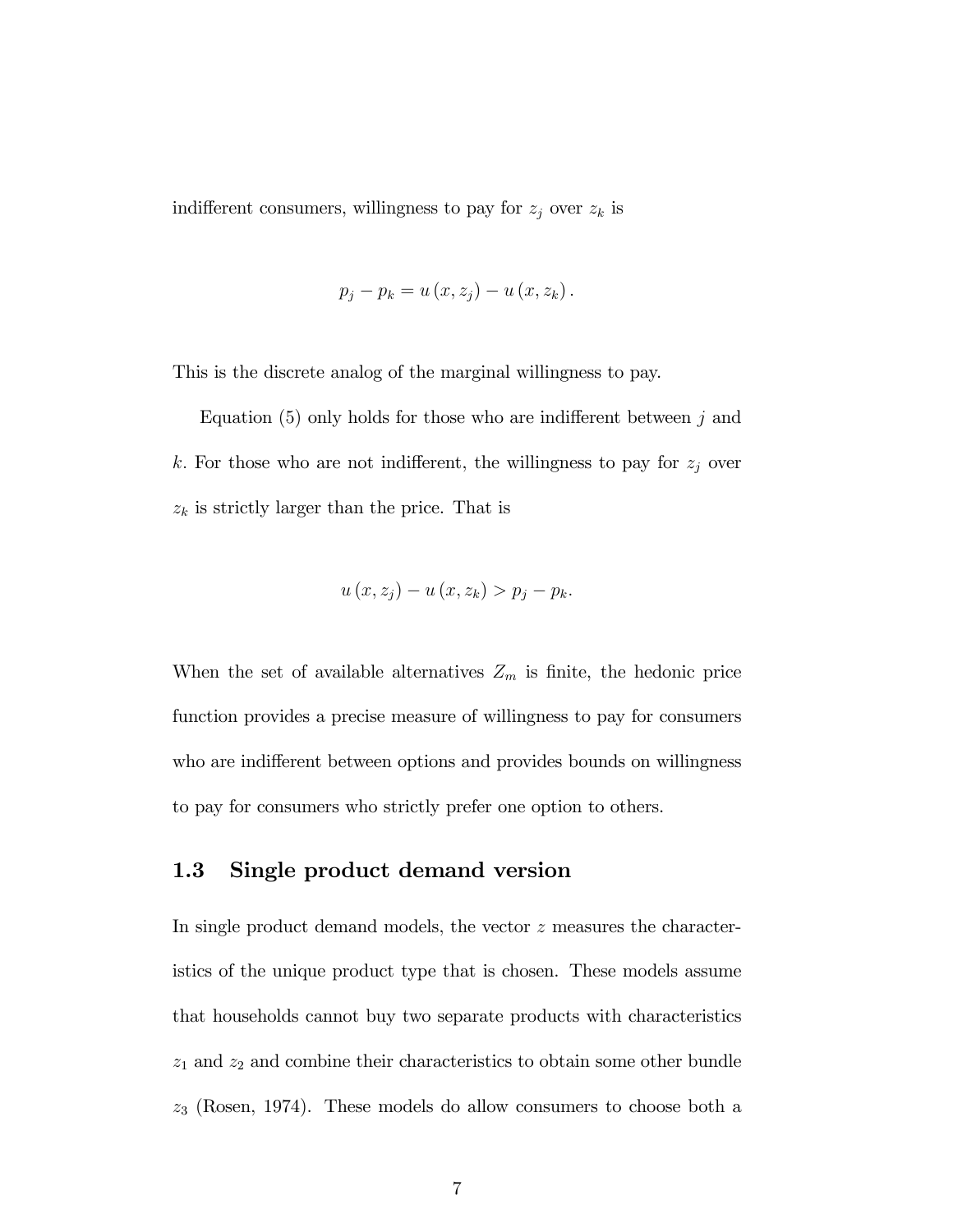product type z and a quantity. To see this, rewrite the utility function in  $(1)$  as

$$
u(x, z, p(z)) = \max_{\{q\}} \{ \widetilde{u}(x - qp(z), z, q) \}
$$

where  $q$  is the quantity of product type  $z$  and  $x$  is income. This is the primary model used to study location choices and demand for land in urban economic models. See Fujita (1991).

#### 1.4 Home production version

Home production models assume that consumers purchase a vector of goods in quantities  $q \in \mathbb{R}_{+}^{n}$  at market prices  $\pi \in \mathbb{R}_{+}^{n}$  and produce the bundle z from the goods purchased. See Gorman (1980), Lancaster (1966), and Muellbauer (1974). In home production hedonic models, consumers have a technology  $f: Z \times \mathbf{R}^n \longrightarrow \mathbf{R}^m$  describing the production possibility frontier. Given purchases of  $q$  units of market goods, any bundle z that satisfies the restriction  $f(z, q) = 0$  is feasible.

Given market prices  $\pi$  and technology f, the cost of obtaining the bundle z is

$$
p(z) = \min_{\{q\}} \{ \pi \cdot q \text{ subject to } f(z, q) = 0 \}.
$$
 (6)

Thus, the hedonic price  $p(z)$  is the minimum cost of obtaining bundle z given market prices  $\pi$  and technology f. Given  $p(z)$ , consumers max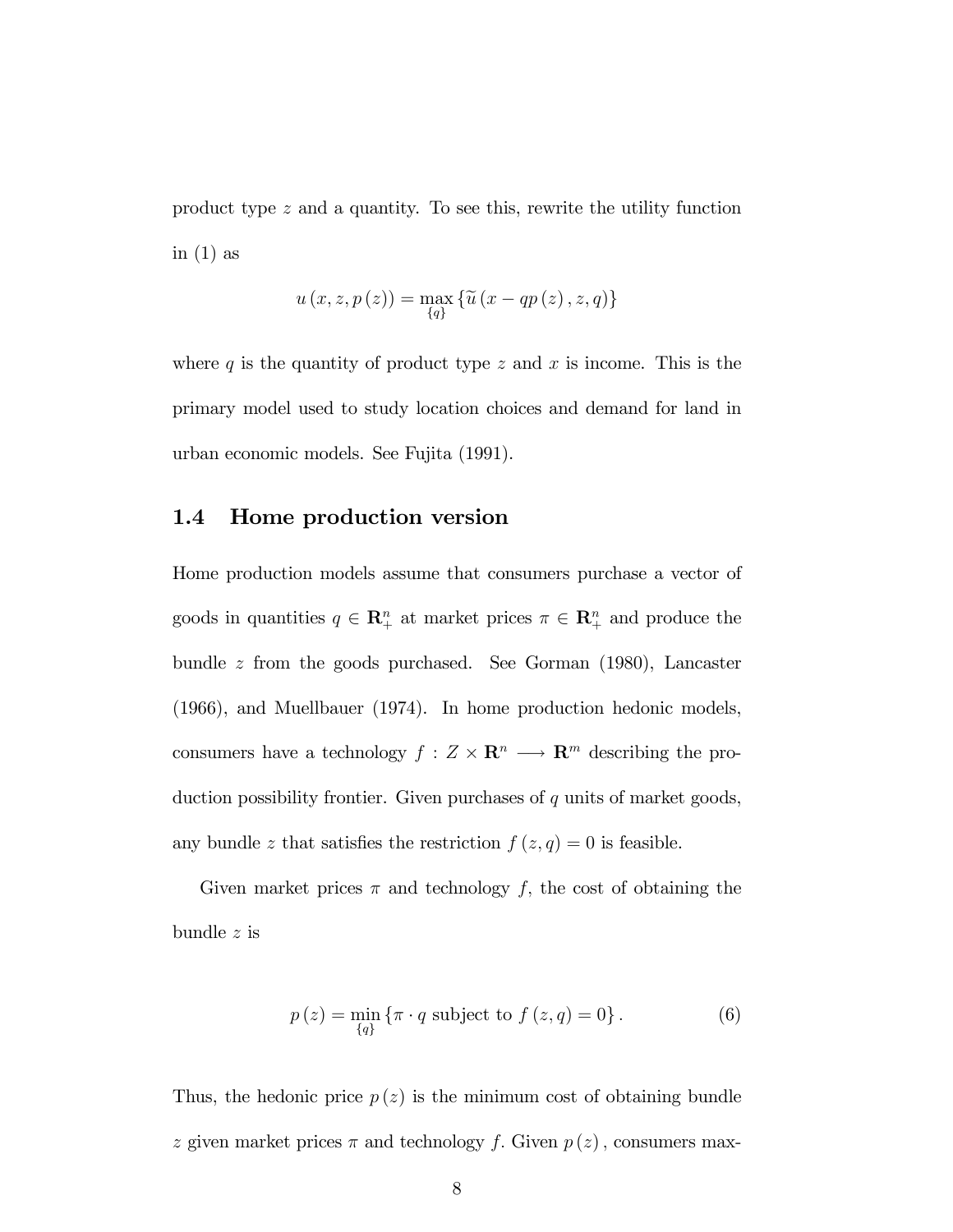imize the utility given in (1). The single product demand model is a special case of the home production model.

In the Gorman/Lancaster version of the model, the technology is linear and  $f(z,q) = z - Aq$  where A is a  $n_z \times n_q$  matrix. Each market good contains a fixed quantity of characteristics. The total amount available for consumption is the sum of characteristics across all goods purchased.

#### 1.5 Hedonic cost of living index

In each of these models, one can calculate various hedonic cost of living indexes. See Pollak (1989) for details of many alternatives. This section discusses one alternative.

Consider a consumer who purchases a vector of quantities of homogenous goods q with linear prices  $\pi$  and a single differentiated product with characteristics z and hedonic price  $p(z)$ . When prices are  $(\pi, p)$ , the cost of obtaining utility level  $u_0$  is

$$
c(\pi, p, u_0) = \min_{\{q, z\}} \{ \pi \cdot q + p(z) \text{ subject to } u(q, z) \ge u_0 \}. \tag{7}
$$

If prices change from  $(\pi_0, p_0)$  to  $(\pi_1, p_1)$ , then the constant utility hedo-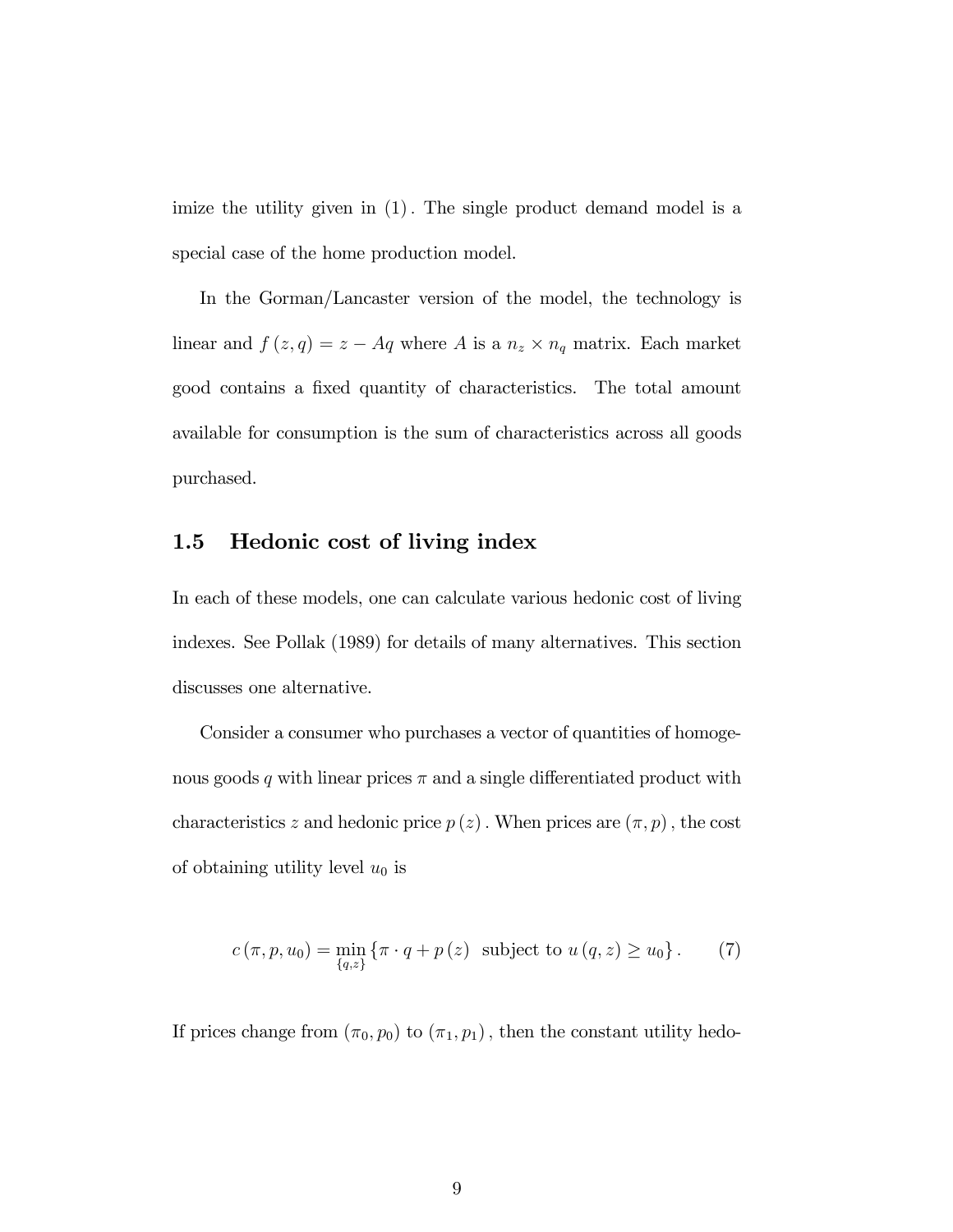nic cost of living index is

$$
\frac{c(\pi_1, p_1, u_0)}{c(\pi_0, p_0, u_0)}.
$$

This cost index hold utility constant and allows consumers to alter consumption of  $q$  and  $z$  in response to changing prices. When consumer preferences are unknown, this theoretical index cannot be calculated. With data on prices and quantities, empirical alternatives include the Laspeyres index and the Paasch index.

Let  $(q_0, z_0)$  solve (7) when prices are  $(\pi_0, p_0)$  in period zero. Let prices in period one be  $(\pi_1, p_1)$ . Then a hedonic Laspeyres index is

$$
L(q_1, p_1, q_0, p_0, x_0, z_0) = \frac{\pi_1 \cdot q_0 + p_1(z_0)}{\pi_0 \cdot q_0 + p_0(z_0)} \geq \frac{c(\pi_1, p_1, u_0)}{c(\pi_0, p_0, u_0)}.
$$

This index holds the consumption bundle  $(q_0, z_0)$  constant at initial levels. Like the standard Laspeyres index, it is an overestimate of the cost of living index because it ignores a consumer's ability to alter consumption in response to changing prices. If some components of  $z$  are exogenous (e.g. public goods like air quality or public safety), alternative indexes can be defined by including the time varying exogenous elements of  $z$  as arguments in the cost function.

One major problem with the index is that the set of available prod-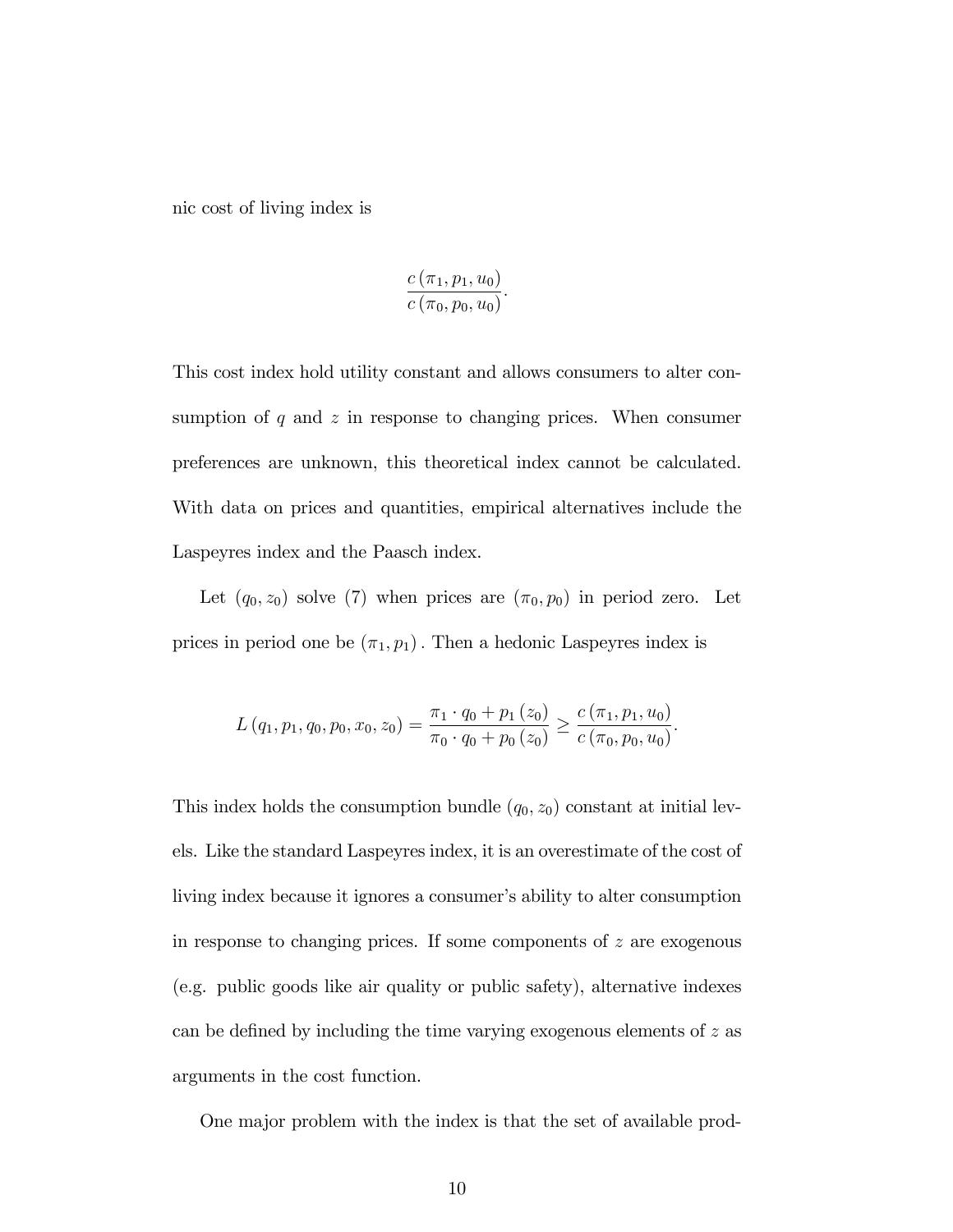ucts often changes rapidly over time. If product  $z_0$  is not traded in period one, then  $p_1(z_0)$  will not be observed. Pakes (2003) shows that an estimate of  $p_1(z_0)$  based on observed prices is an upper bound under certain circumstances. A better option is to calculate the virtual price  $p_1^V(z_0)$  that makes the household indifferent between purchasing  $z_0$  at price  $p_1^V(z_0)$  and purchasing  $z_1$  (the product actually chosen in period 1) at price  $p_1(z_1)$ . The virtual price satisfies

$$
p_1^V(z_0) = p_1(z_1) - (u(x, z_1) - u(x, z_0)).
$$

Data on prices and quantities can be used to bound the virtual price. Precise results require estimation of consumer preferences.

Another major problem is that statistical authorities, as discussed in section 3, do not observe the elements of  $z$  that enter consumer preferences. A third major problem is that time constraints and cost constraints place severe limitations on data collection and analysis for use in practical price index calculations. Triplett (2004) provides a comprehensive overview of these issues.

#### 2 Market equilibrium

Hedonic prices emerge as equilibrium outcomes from a market environment. They might emerge from a purely competitive environment in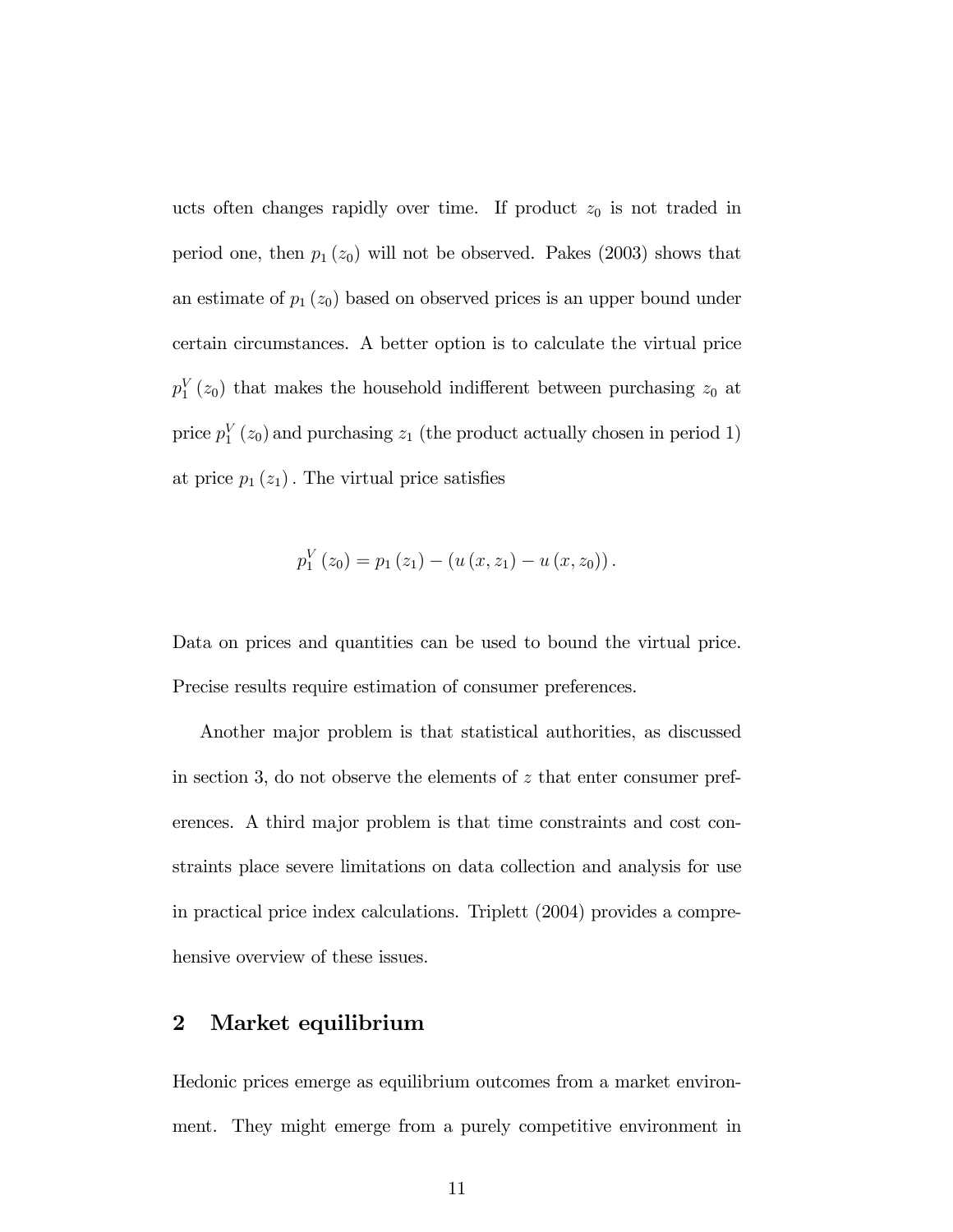which neither buyers nor sellers have power to influence prices or they might emerge from an imperfectly competitive environment in which either buyers or sellers have market power. They may be observed in arms-length transactions or unobserved as in black market wage contracts or implicit marriage contracts.

In general, the hedonic price function in a market is a nonlinear function of the characteristics  $z$ . Its functional form is determined by the distribution of buyers and their preferences, the distribution of sellers and their costs, and by the type of equilibrium in the market. Special cases exist where more can be said. If bundles of characteristics can be unbundled, arbitrage leads to a linear hedonic price (Rosen, 1974). In the Gorman/Lancaster model, the hedonic price function is piece-wise linear (See Pollak (1983) or Heckman and Scheinkman (1987)). In the Tinbergen (1956) model, the hedonic price is quadratic. When both buyer utility and seller costs depend on z only through an index  $q(z)$ , the hedonic price function satisfies  $p(z) = \tilde{p}(q(z))$ .

#### 2.1 Competitive hedonic equilibrium

Consider a one dimensional Tinbergen/Rosen model in which consumers of type  $x \in \mathbb{R}_+$  choose  $z \in \mathbb{R}_+$ . Assume that consumer utility is  $u(x, z) = x\tilde{u}(z)$  where  $x \frac{\partial \tilde{u}(z)}{\partial z} > 0$ . Note that  $\frac{\partial^2 u(x, z)}{\partial z \partial x} = \frac{\partial \tilde{u}(z)}{\partial z} > 0$ . Assume that the distribution of consumer types is described by the distribution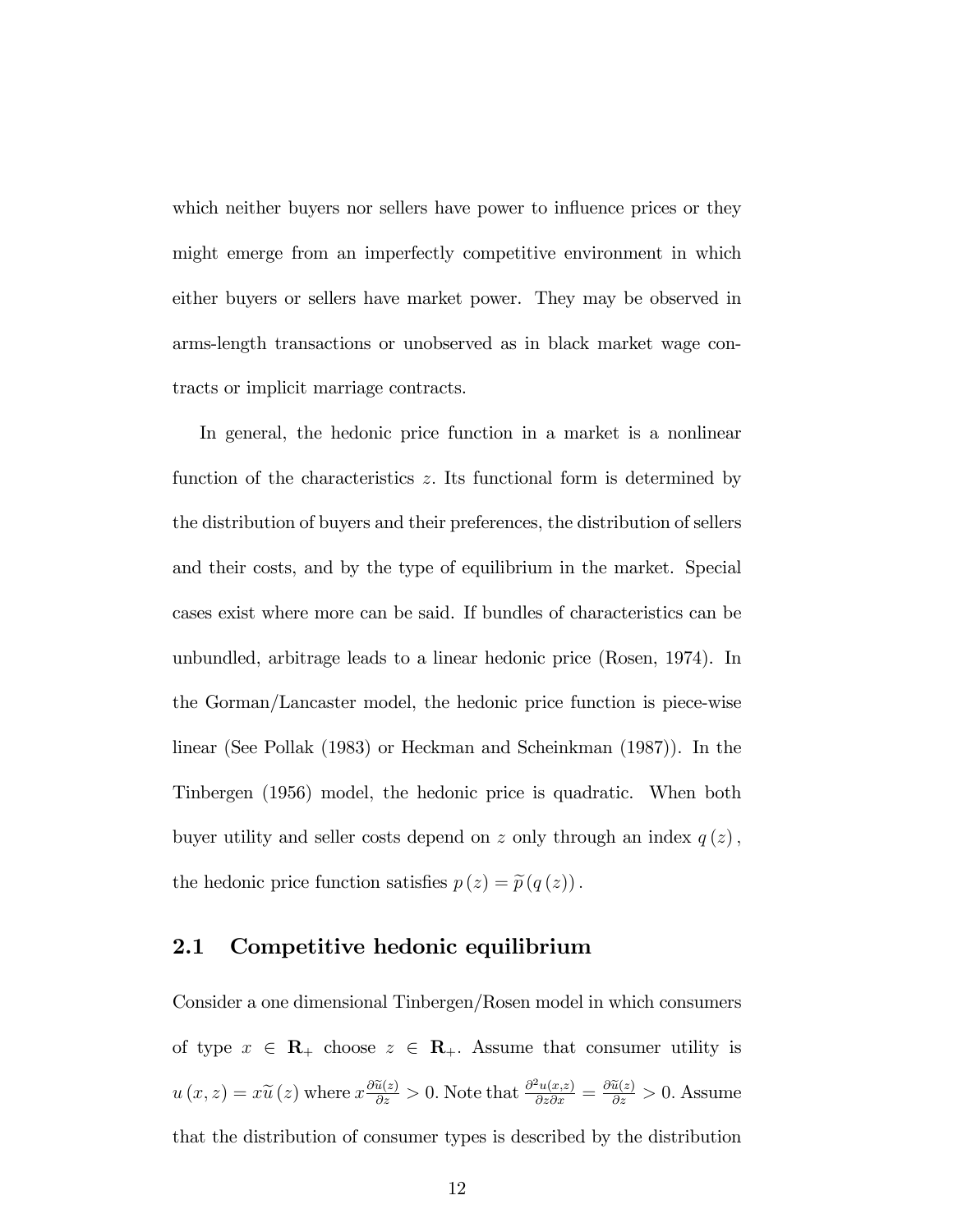function  $F_x(x)$  with density function  $f_x(x)$  and support  $\mathbf{R}_+$ .

Treat the supply side symmetrically. Assume that firms of type  $y \in$  $\mathbf{R}_{+}$  have costs of producing one unit of product z of  $c(y, z) = \frac{\tilde{c}(z)}{y}$  where  $\left(1\right)$  $\overline{y}$  $\int \frac{\partial \tilde{c}(z)}{\partial z}$  > 0. Note that  $\frac{\partial^2 c(y,z)}{\partial z \partial y} = \left(\frac{-1}{y^2}\right) \frac{\partial \tilde{c}(z)}{\partial z}$  < 0. The distribution function describing the distribution of firms is  $F_y(y)$  with density  $f_y(y)$ and support  $\mathbf{R}_{+}$ .

Given a differentiable price, consumers solve

$$
\max_{\{z\}}\left\{x\widetilde{u}\left(z\right)-p\left(z\right)\right\}.
$$

Assume there is a unique interior optimizer. The consumer first order condition is

$$
x\frac{\partial \widetilde{u}(z)}{\partial z} - \frac{\partial p(z)}{\partial z} = 0.
$$

This equation implicitly defines the buyer demand function  $z = d(x)$ and the inverse demand function  $x = \tilde{d}(z) = \left(\frac{\partial p(z)}{\partial z} / \frac{\partial \tilde{u}(z)}{\partial z}\right)$ . Note that the consumer second order condition implies that  $\frac{\partial d(z)}{\partial z} > 0$ . As a result, the distribution function describing the distribution of demand is  $F_x\left(\tilde{d}(z)\right) = F_x\left(\frac{\partial p(z)}{\partial z} / \frac{\partial \tilde{u}(z)}{\partial z}\right).$ 

By the same reasoning, the firms' first order conditions define the inverse supply function  $y = \tilde{s}(z) = \left(\frac{\partial \tilde{c}(z)}{\partial z} / \frac{\partial p(z)}{\partial z}\right)$  which also is monotonic. As a result the distribution of supply can be written  $F_y\left(\frac{\partial \tilde{c}(z)}{\partial z} / \frac{\partial p(z)}{\partial z}\right)$ .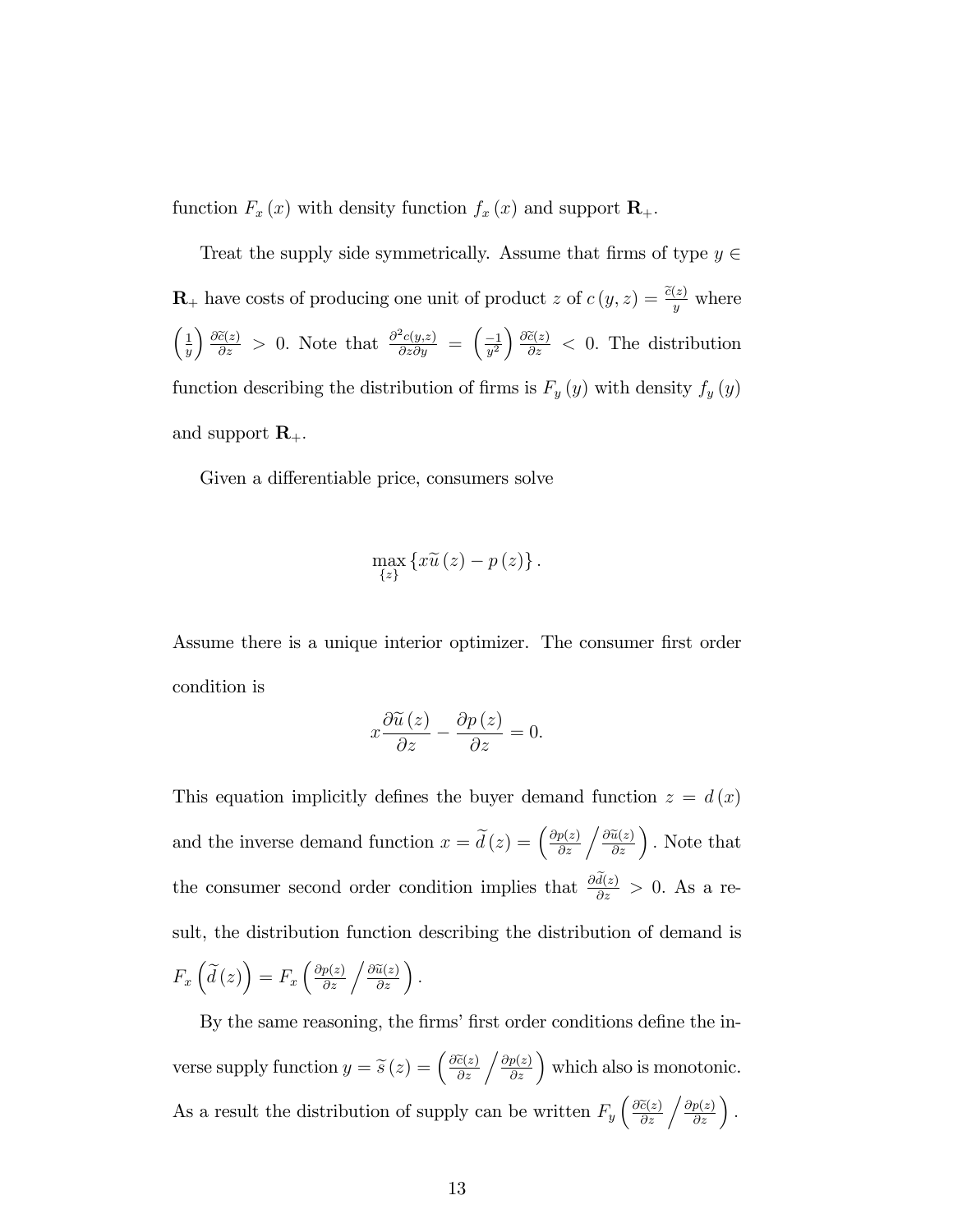An equilibrium hedonic price function is one that equates the distributions of supply and demand. Formally, a function  $p(z)$  is an equilibrium price function if it satisfies the differential equation

$$
F_x \left( \frac{\partial p \left( z \right)}{\partial z} / \frac{\partial \widetilde{u} \left( z \right)}{\partial z} \right) = F_y \left( \frac{\partial \widetilde{c} \left( z \right)}{\partial z} / \frac{\partial p \left( z \right)}{\partial z} \right) \tag{8}
$$

for almost all  $z \in Z_m$  and if  $p(z_{\min})$  ensures that all buyers and sellers obtain at least their reservation utilities.

Some simple conclusions stem from this analysis. First, since  $\frac{\partial^2 u(x,z)}{\partial z \partial x}$  > 0 and  $\frac{\partial^2 c(y,z)}{\partial y \partial z} < 0$ , the equilibrium involves positive assortative matching between buyers and sellers. Second, the equilibrium price depends on  $u$ , the preferences of buyers, c, the costs of sellers, and on  $F_x$  and  $F_y$ , the distributions of both types of agents. Third, the price function is the envelope of seller cost and buyer utility.

In more general cases and in cases of higher dimension, the differential equation (8) often does not have nice numerical properties. However, one can solve the equilibrium problem by solving the associated social welfare maximization problem which is an optimal transportation problem (an infinite dimensional linear programming problem with special structure). Recent results in this area include Gretsky, Ostroy and Zame (1999) and Chiappori, McCann, and Nesheim (2006).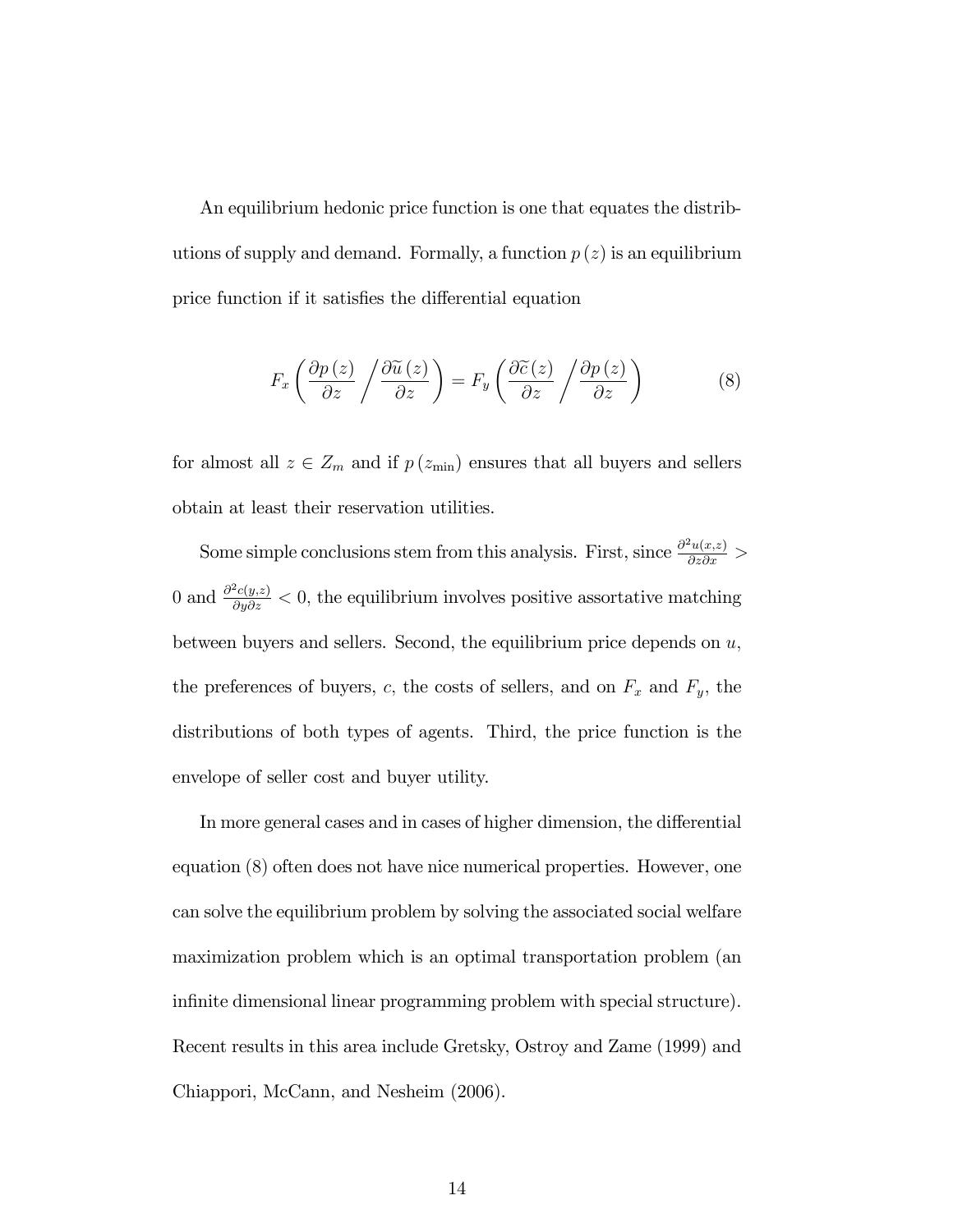# 2.2 Oligopoly hedonic equilibrium

When there is imperfect competition in hedonic markets, firms set prices to maximize profits. Assume individual demand is derived from the discrete choice model in section 1.2. Let  $p = (p_1, ..., p_J)$  and  $z = (z_1, ..., z_J)$ . Given p and z, let  $D_j(p, z, x) \in [0, 1]$  be the demand of consumer x for product j. Let  $f_x(x)$  be the density of consumer types with support X.

Aggregate demand for good  $j$  is

$$
q_j(p,z) = \int_x D_j(p,z,x) f_x(x) dx.
$$

Given the strategies of all firms  $k \neq j$ , firm j solves

$$
\max_{\{z_j, p_j\}} \{p_j q_j (p, z) - c (j, q_j, z_j)\}
$$

The first order conditions are

$$
q_j + p_j \frac{\partial q_j}{\partial p_j} - \frac{\partial c_j}{\partial q} \frac{\partial q_j}{\partial p_j} = 0
$$
\n(9)

$$
p_j \frac{\partial q_j}{\partial z_j} - \frac{\partial c_j}{\partial q_j} \frac{\partial q_j}{\partial z_j} - \frac{\partial c_j}{\partial z_j} = 0.
$$
 (10)

A pure strategy Nash equilibrium is a set of strategies  $(z_j, p_j)$  for each firm  $j = 1, ..., J$  such that each firm maximize profits given the strategies of its competitors. In a Nash equilibrium, the equilibrium hedonic prices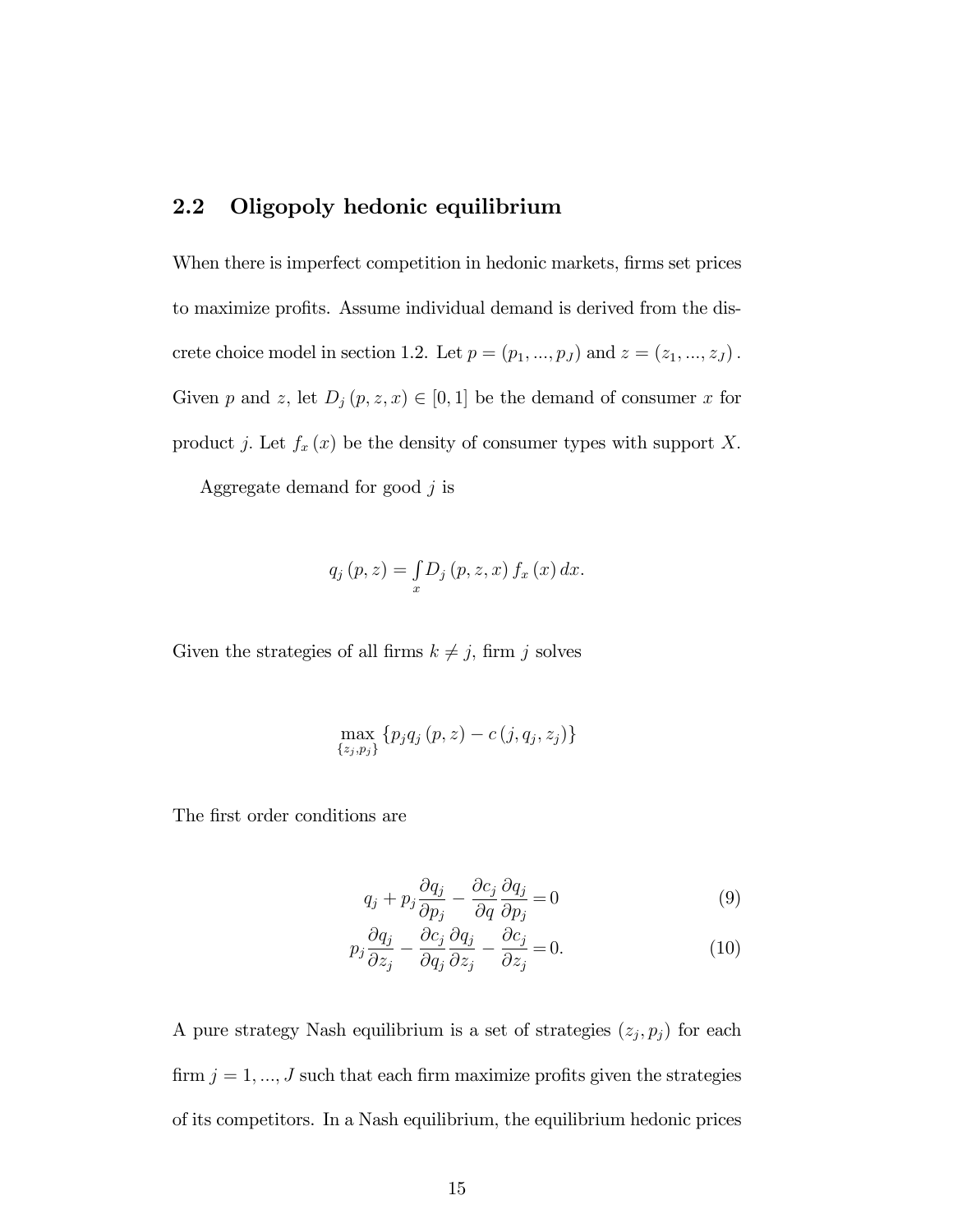p and characteristics z are determined by the distribution of buyers and their preferences, the costs of the competitors and by the competitive structure of the market. Buyers preferences u and the distribution  $f_x$ determine the structure of demand. This demand structure combined with the costs of competitors and the number of competitors determine the fierceness of competition. See for example Berry, Levinsohn, and Pakes (1995).

### 3 Estimating hedonic prices

#### 3.1 Ideal case: z is perfectly observed

The theory of hedonic prices places no restrictions on the hedonic price functional form. The lack of theoretical predictions has led to controversy about functional form in empirical hedonic price work. Different researchers have used linear models, log linear models, Box-Cox models, and fixed effect models. To estimate hedonic quality adjustments for use in price indexes, many statistical authorities adopt the even more restrictive "time-dummy" model in which the hedonic price function takes the form

$$
p_t = \beta_0 + \beta_1 z_{1t} + \beta_2 z_{2t} + \beta_3 \cdot D_t + \varepsilon_t \tag{11}
$$

where  $D_t$  is a vector of time dummies. See Triplett (2004) for a detailed discussion. This version restricts the hedonic price function to be linear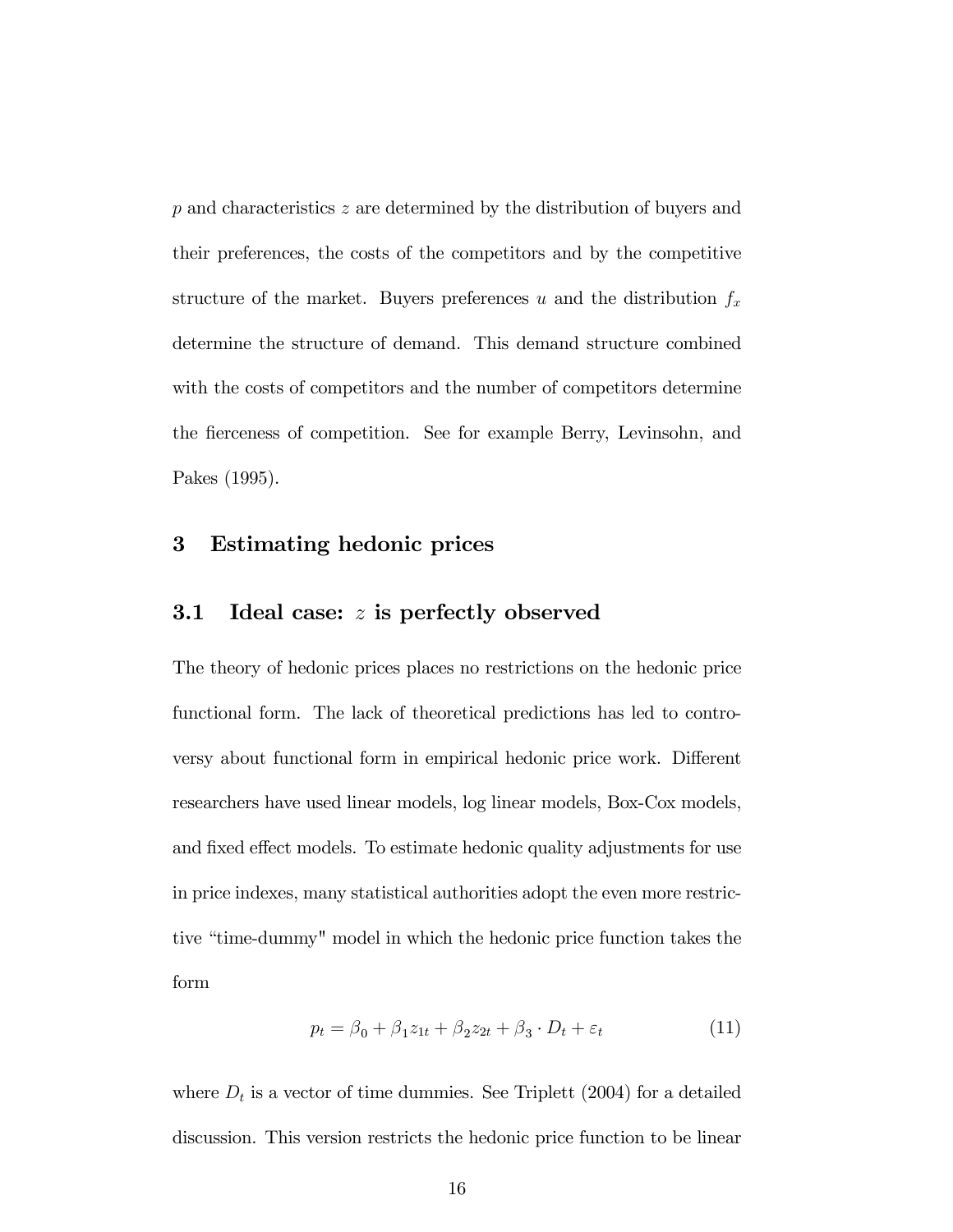in characteristics and to have coefficients that are constant over time. The time-dummy model is rarely theoretically justified and the constant coefficient restriction is usually rejected in empirical tests. Nevertheless, Triplett (2004) argues that in many cases of interest to statistical authorities, the restriction works as an approximation and does not make much empirical difference for estimates of hedonic price indexes.

There is no theoretical justification for restrictive parametric empirical models of hedonic prices unless prior knowledge of the market and the products traded exists to support the restrictions. When datasets are large and the dimension of  $z$  is small, there is little empirical justification for parametric models either. In such cases, hedonic price functions should be estimated nonparametrically unless prior knowledge sufficient to restrict the model exists. Such nonparametric regressions can be easily estimated on desktop computers.

When sample size is small or the dimension of  $z$  is large, however, then unrestricted nonparametric methods are often impractical. In these cases, prior information should first be used to impose structure on the hedonic relationship. In some cases, it is then feasible to use semiparametric methods to estimate the hedonic relationship without imposing further structure. In many (if not most) cases, however, there is no choice but to impose further structure that is supported neither by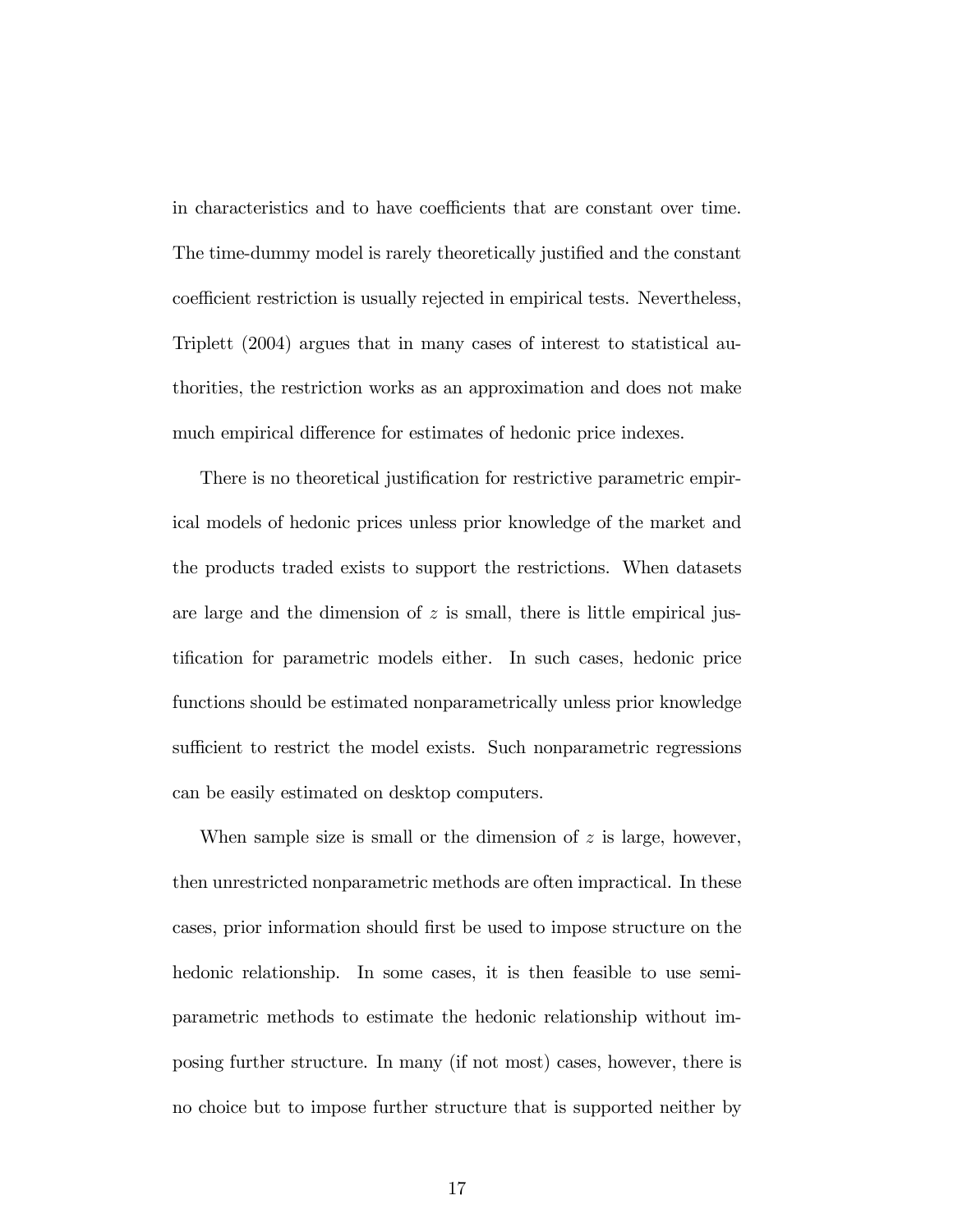data nor by theory. If the primary use of the method is to predict prices out-of-sample, then goodness of fit and stability with respect to changing market conditions can be useful criteria to choose functional form. If the primary use, is to estimate marginal willingness to pay in some dimension, then semiparametric methods that allow for flexibility in the dimension of interest might be of most use. Tests for robustness should be implemented and interpretations of results should consider potential mis-specification biases.

#### 3.2 Practical case: z is imperfectly observed.

Empirical estimates of hedonic price functions may be biased due to omitted variables or mis-measured variables. Assume the goal is to estimate the hedonic price  $p(z)$  and that the methods used will rely on estimation of conditional expectations. Discussion of estimation of  $\ln (p(z))$ or methods based on other statistics such as the median would proceed along similar lines.

Let  $z = (z_1, z_2)$  be the set of all hedonic characteristics and let  $\tilde{z} =$  $(\widetilde{z}_1, \widetilde{z}_2)$  be the set of variables that the econometrician observes. Assume that  $z_1$  is observed without error so that  $\tilde{z}_1 = z_1$ . Assume that  $\tilde{z}_2$  is a vector of proxy variables (or instrumental variables) and that  $z_2 =$  $g(\tilde{z}_2,\varepsilon_2)$  where  $\varepsilon_2$  is a vector of unobservables. Let  $p(z_1,z_2)$  be the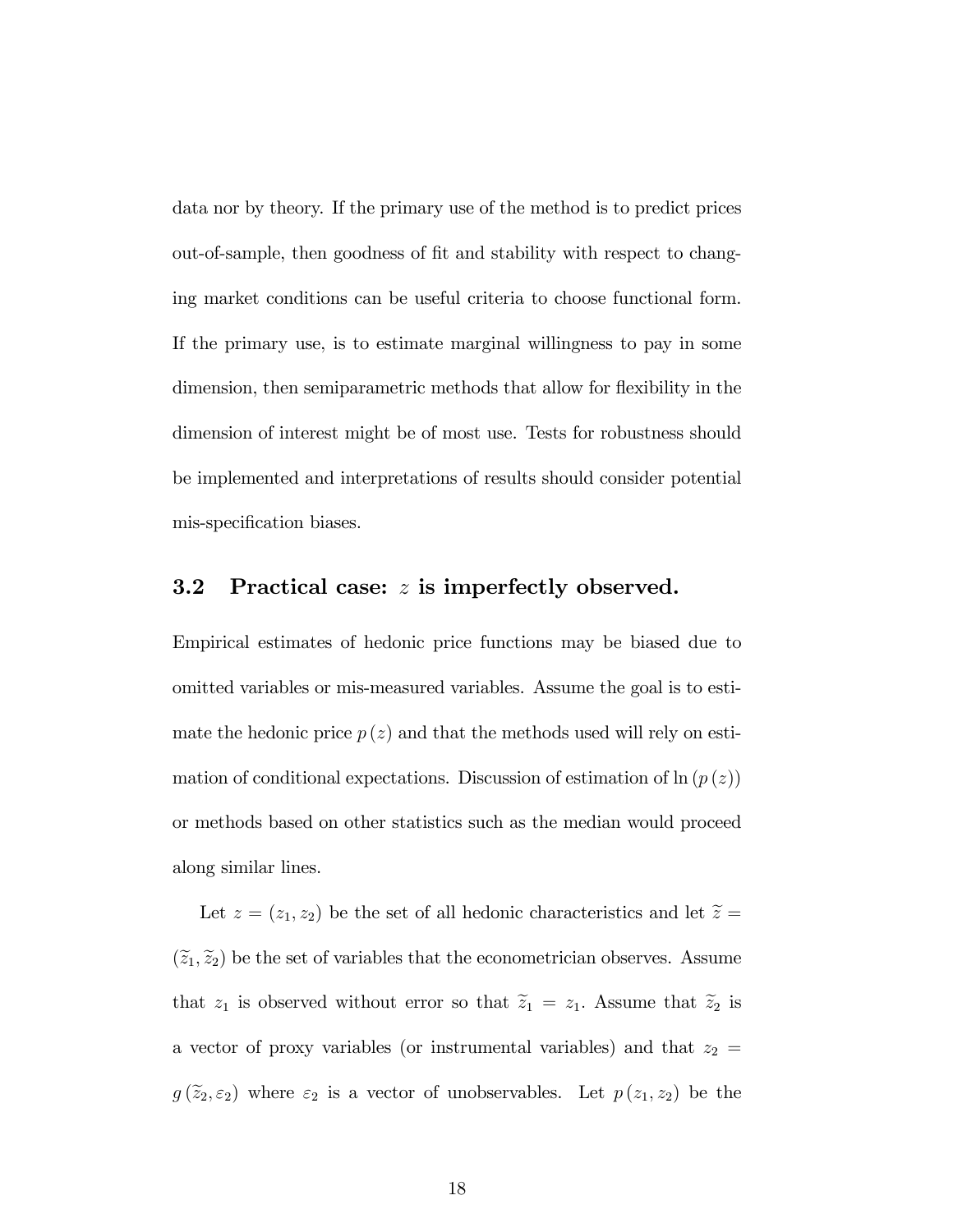theoretical hedonic price function. Observed prices  $\tilde{p}$  satisfy

$$
\widetilde{p} = p\left(\widetilde{z}_1, g\left(\widetilde{z}_2, \varepsilon_2\right)\right) + \eta \tag{12}
$$

where  $\eta$  is measurement error,  $E(\eta) = 0$ , and  $\eta$  is assumed independent of  $(\tilde{z}_1, \tilde{z}_2, \varepsilon_2)$ . The unobserved characteristic case, is the case where  $g(\tilde{z}_2, \varepsilon_2) = \varepsilon_2$  and  $f_{\varepsilon_2}(\varepsilon_2 | \tilde{z}_1, \tilde{z}_2) = f_{\varepsilon_2}(\varepsilon_2 | \tilde{z}_1)$ . Then  $\varepsilon_2$  is the unobserved characteristic of the product.

Under these assumptions, the expectation of  $\tilde{p}$  conditional on  $(\tilde{z}_1, \tilde{z}_2)$ is

$$
E(\widetilde{p}|\widetilde{z}_1,\widetilde{z}_2) = \int p(\widetilde{z}_1,g(\widetilde{z}_2,\varepsilon_2)) f_{\varepsilon_2}(\varepsilon_2|\widetilde{z}_1,\widetilde{z}_2) d\varepsilon_2
$$
\n
$$
= h(\widetilde{z}_1,\widetilde{z}_2)
$$
\n(13)

where  $f_{\varepsilon_2}(\varepsilon_2|\tilde{z}_1,\tilde{z}_2)$  is the density of  $\varepsilon_2$  conditional on  $(\tilde{z}_1,\tilde{z}_2)$ . This is the best predictor (in the integrated squared error sense) of  $\tilde{p}$  given data on  $(\tilde{z}_1, \tilde{z}_2)$ . However, in general  $h(\tilde{z}_1, \tilde{z}_2) \neq p(\tilde{z}_1, \tilde{z}_2)$  and little can be said about the relationship between the two without more information.

Researchers have employed instrumental variables techniques or prior information that places structure on g, on p, or on  $f_{\varepsilon_2}$  to cope with this problem. See Chay and Greenstone (2005) and Bajari and Benkhard (2005) for examples.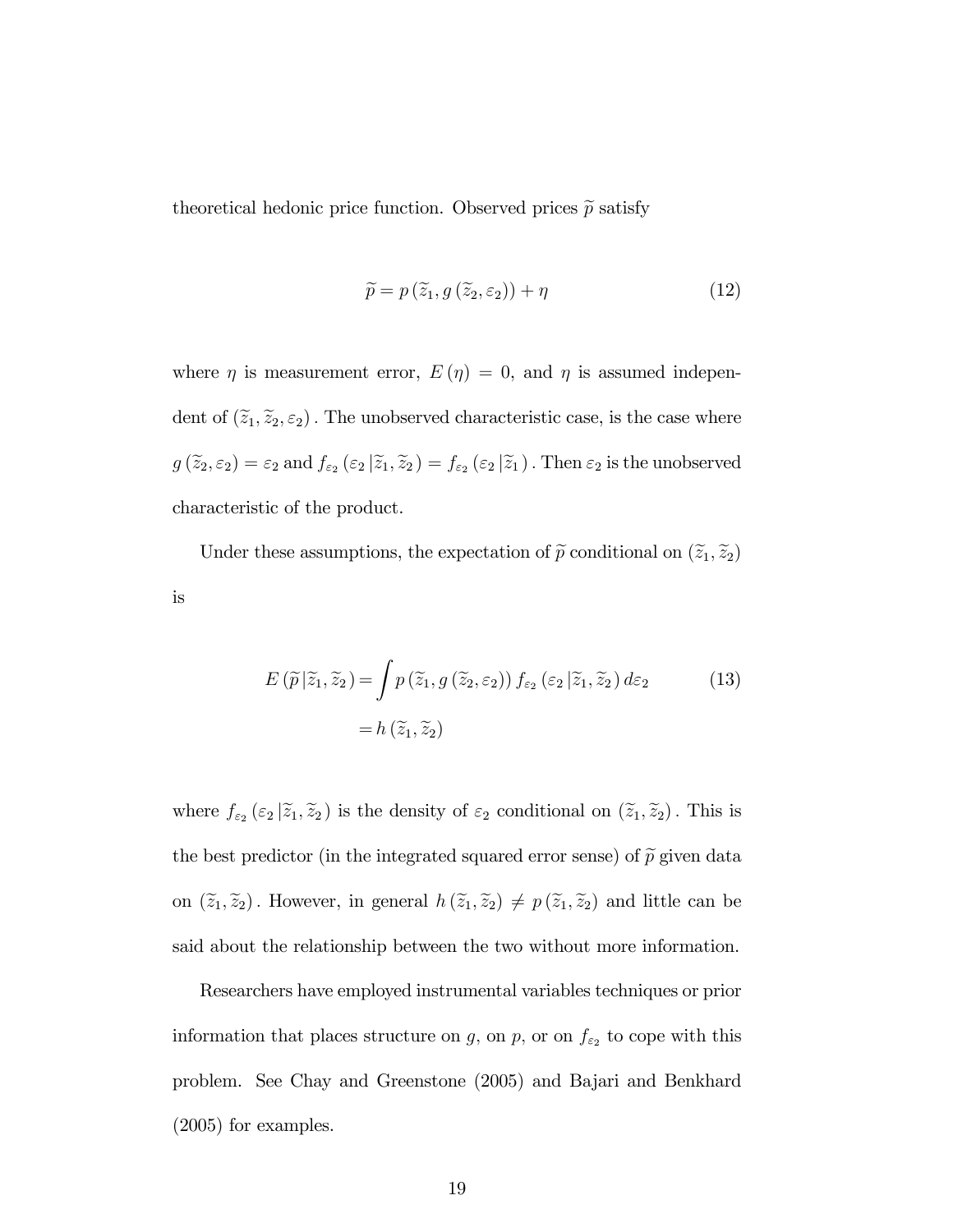#### 4 Estimating hedonic preferences

In most cases, the full set of consumer characteristics that affect choices is not observed. The econometrician only observes a subset of consumer characteristics such as education, income, age, and household structure. For example, suppose the consumer has two characteristics  $(x, \varepsilon)$  and x is observed while  $\varepsilon$  is not. Recall the consumer first order condition

$$
\frac{\partial p\left(z\right)}{\partial z} = \frac{\partial u\left(x, \varepsilon, z\right)}{\partial z}.\tag{14}
$$

This equation defines the hedonic demand function  $z = d(x, \varepsilon)$ .

When data on  $(x, z, p)$  are available, u cannot be estimated directly using  $(14)$  because z is an endogenous variable. As in Figure 1 where households with different values of x choose different value of  $z$ , households with different values of  $\varepsilon$  will choose different values of z.

Additional restrictions can help identify u: Ekeland, Heckman, and Nesheim (2004) show that the utility function can be identified nonparametrically if  $\frac{\partial u}{\partial z}$  is additively separable. That is if,

$$
\frac{\partial u(x,\varepsilon,z)}{\partial z} = u_0(x) + u_1(z) + \varepsilon
$$

where  $u_0$  and  $u_1$  are arbitrary nonparametric functions.

More generally, Heckman, Matzkin, and Nesheim (2005) prove that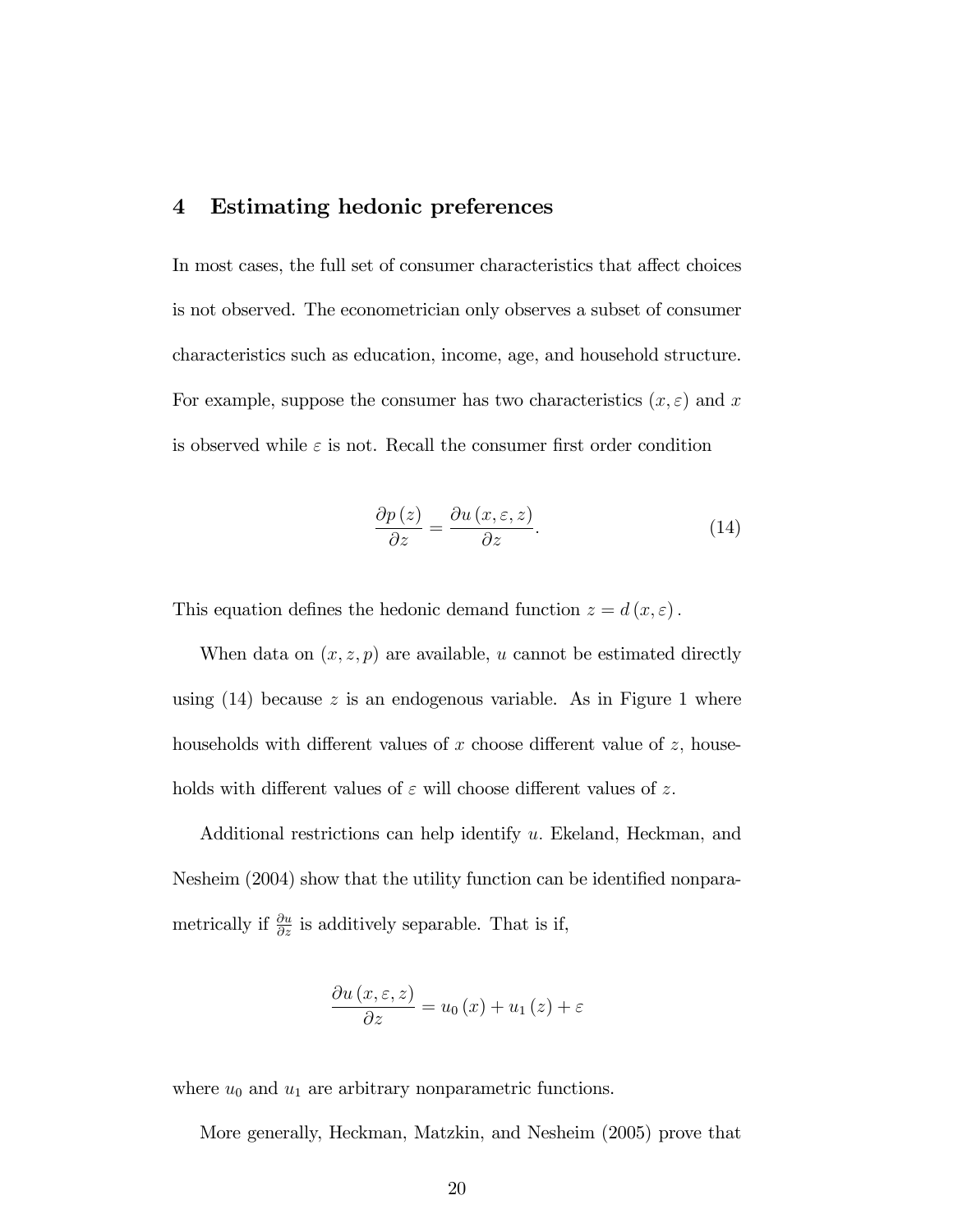the demand function  $d(x, \varepsilon)$  can be estimated using data on  $(z, x)$  alone if  $\varepsilon$  is statistically independent of x. They further show that the function  $u$  is not identified with data from a single market unless prior information is used to restrict u: For example, if marginal utility is weakly separable so that  $\frac{\partial u(x,\varepsilon,z)}{\partial z} = v(q(z,x),\varepsilon)$  where q is a known function, then the function  $v$  can be estimated.

Heckman, Matzkin, and Nesheim (2005) also show how to use multimarket data to estimate the unrestricted equation  $(14)$ . Because cross market variation in prices is tied to cross market variation in the distributions of buyers and sellers, it is functionally independent of within market variation in  $z$  and  $x$ . As a result, this cross market variation in prices can then be used to identify and estimate the function  $u$ .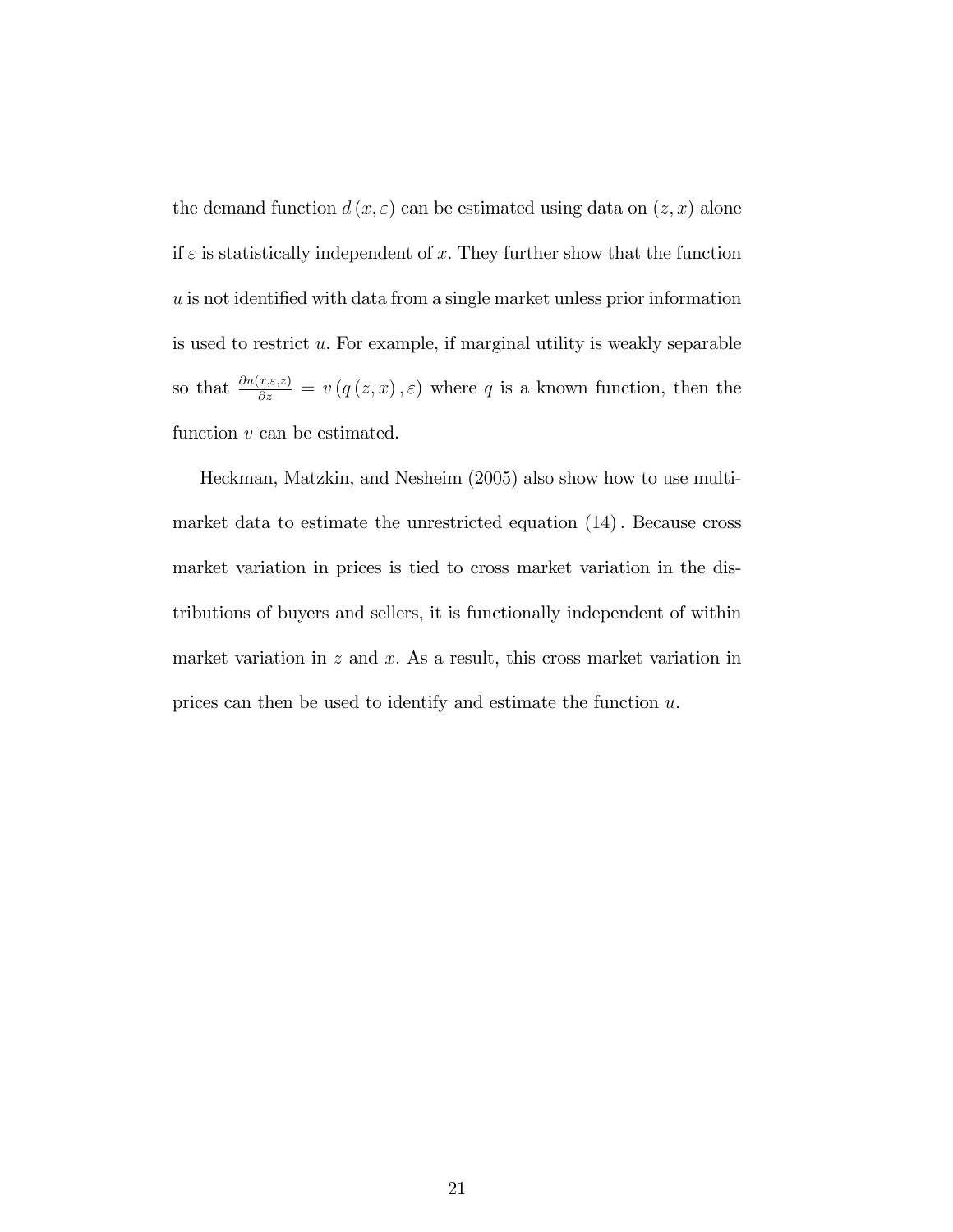# References

- [1] Bajari, Patrick, and Benkhard, C. Lanier (2005), "Demand Estimation with Heterogeneous Consumers and Unobserved Product Characteristics: A Hedonic Approach," Journal of Political Economy, 113(6): 1239-1276.
- [2] Berry, Steven, Levinsohn, James, and Pakes, Ariel (1995), "Automobile Prices in Market Equilibrium," Econometrica, 63(4): 841- 890.
- [3] Chay, Kenneth and Greenstone, Michael (2005), "Does Air Quality Matter? Evidence from the Housing Market," Journal of Political Economy, 113(2): 376-424.
- [4] Chiappori, Pierre-Andre, McCann, Robert, and Nesheim, Lars (2006), "Nonlinear Hedonic Pricing and Matching Models: Finding Equilibria through Linear Programming," manuscript.
- [5] Ekeland, Ivar, Heckman, James, and Nesheim, Lars (2004), "Identification and Estimation of Hedonic Models,"", Journal of Political Economy, 112(S1): S60-S109.
- [6] Fujita, Masahisa (1991), Urban Economic Theory: Land Use and City Size, Cambridge University Press: Cambridge.
- [7] Gorman, Terence (1980), "A Possible Procedure for Analysing Quality Differentials in the Egg Market," The Review of Economic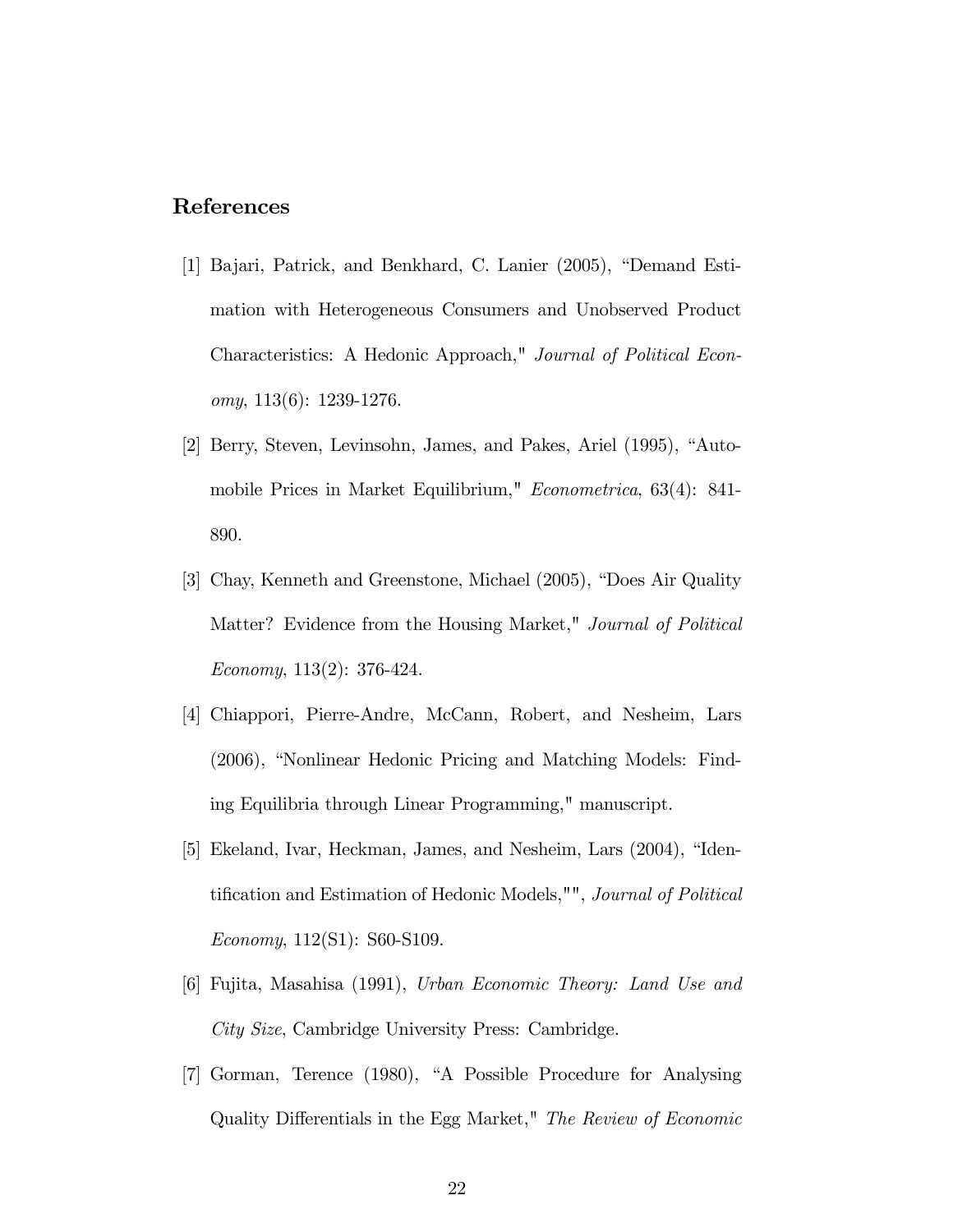Studies, 47(5): 843-856.

- [8] Gretsky, Neil, Ostroy, Joseph, Zame, William (1999), "Perfect Competition in the Continuous Assignment Model," Journal of Economic Theory, 88: 60-118.
- [9] Heckman, James, Matzkin, Rosa, and Nesheim, Lars (2005), "Nonparametric Estimation of Nonadditive Hedonic Models," CEMMAP working paper, CWP 03/05.
- [10] Heckman, James, and Scheinkman, Jose (1987), "The Importance of Bundling in a Gorman-Lancaster Model or Earnings," The Review of Economic Studies, 54(2): 243-255.
- [11] Lancaster, Kelvin (1966), "A New Approach to Consumer Theory," Journal of Political Economy, 74:132-56.
- [12] Muellbauer, John (1974), "Household Production Theory, Quality, and the Hedonic Technique," The American Review, 64(6): 977-994.
- [13] Pakes, Ariel (2003), "A Reconsideration of Hedonic Price Indexes with an Application to PC's," The American Economic Review, 93(5) 1578-1596.
- [14] Pollak, Robert (1983), "The Treatment of 'Quality' in the Cost-of-Living Index," Journal of Public Economics, 20(1): 25-53.
- [15] Pollak, Robert (1989), The Theory of the Cost-of-Living-Index, Oxford University Press: New York.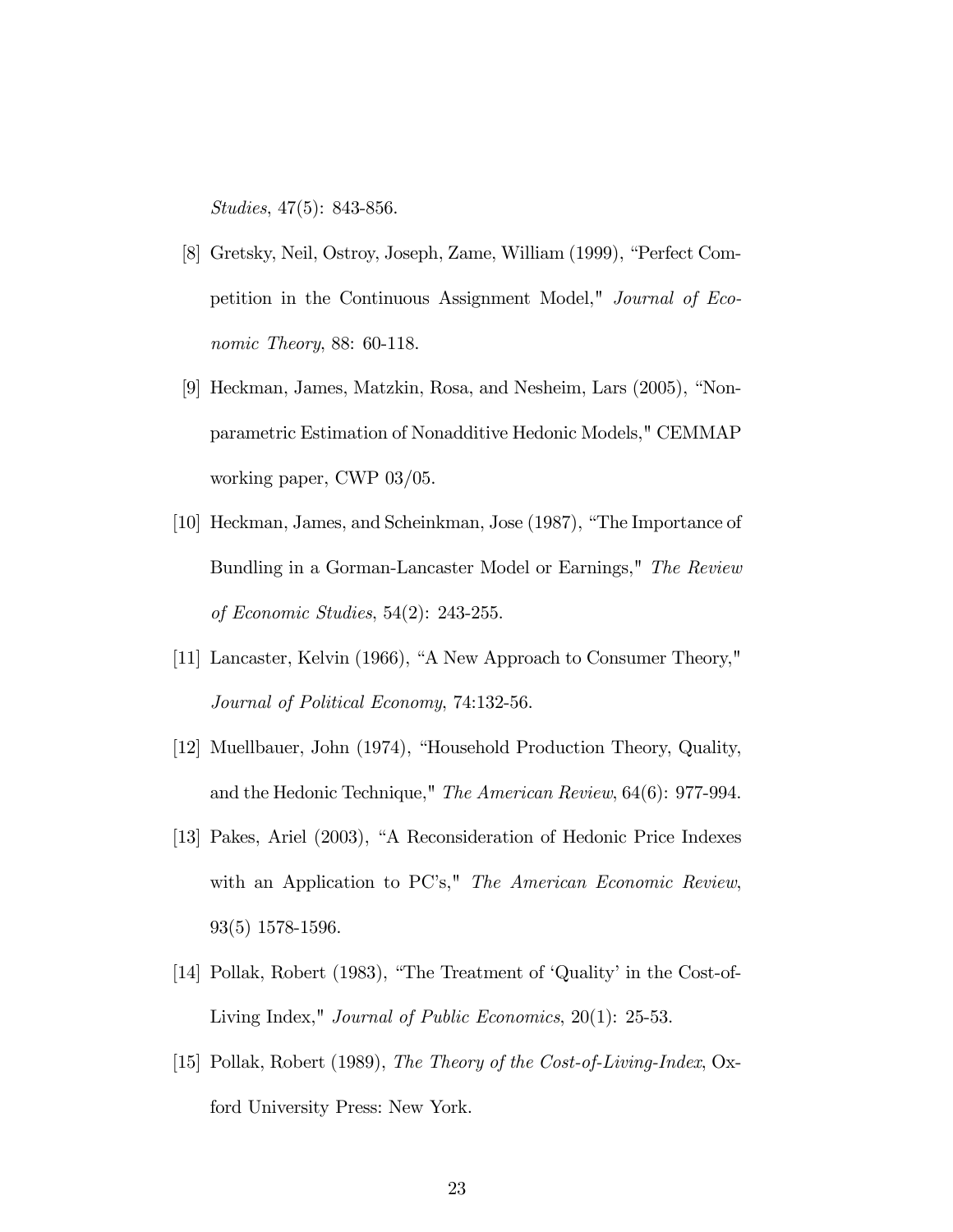- [16] Rosen, Sherwin (1974), "Hedonic Prices and Implicit Markets: Product Differentiation in Pure Competition," Journal of Political Economy, 82(1): 34-55.
- $[17]$  Tinbergen, Jan  $(1956)$ , "On the Theory of Income Distribution," Weltwirtschaftliches Archiv, 77: 155-73.
- [18] Triplett, Jack (2004), "Handbook on Hedonic Indexes and Quality Adjustments in Price Indexes: Special Application to Information Technology Products," STI Working Paper 2004/09.